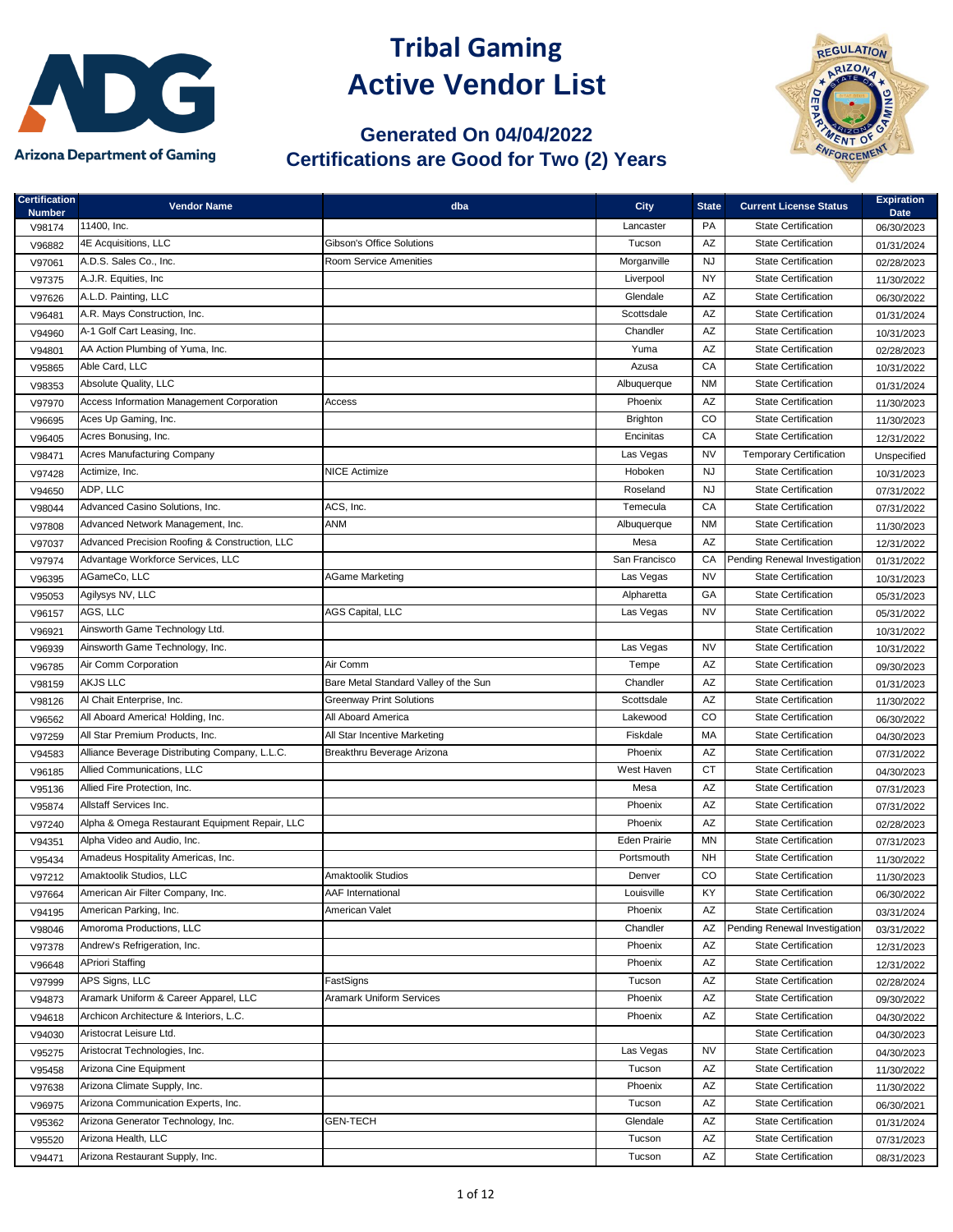| <b>Certification</b><br><b>Number</b> | <b>Vendor Name</b>                                                  | dba                                                    | <b>City</b>           | <b>State</b>           | <b>Current License Status</b>                            | <b>Expiration</b><br><b>Date</b> |
|---------------------------------------|---------------------------------------------------------------------|--------------------------------------------------------|-----------------------|------------------------|----------------------------------------------------------|----------------------------------|
| V97942                                | Arizona Restoration Pros Inc                                        |                                                        | Tucson                | AZ                     | <b>State Certification</b>                               | 10/31/2023                       |
| V96678                                | Arizona System Analysis Professionals, LLC                          | A.S.A.P.                                               | Gilbert               | AZ                     | <b>State Certification</b>                               | 06/30/2023                       |
| V97659                                | Arizona Valley Refrigeration Heating & Cooling, LLC                 |                                                        | Yuma                  | $\mathsf{A}\mathsf{Z}$ | <b>State Certification</b>                               | 06/30/2022                       |
| V97691                                | Arrowhead Builders AZ LLC                                           | <b>Arrowhead Builders LLC</b>                          | Chandler              | $\mathsf{A}\mathsf{Z}$ | <b>State Certification</b>                               | 09/30/2022                       |
| V96312                                | Arrowhead Commercial Equipment Service, Inc.                        |                                                        | Glendale              | AZ                     | <b>State Certification</b>                               | 01/31/2023                       |
| V97663                                | Artisan Colour, Inc.                                                |                                                        | Scottsdale            | $\mathsf{A}\mathsf{Z}$ | <b>State Certification</b>                               | 09/30/2022                       |
| V98020                                | artstudio 1.0.1, Ltd.                                               |                                                        | Phoenix               | AZ                     | <b>State Certification</b>                               | 03/31/2024                       |
| V96125                                | Aruze Gaming America, Inc.                                          |                                                        | Las Vegas             | <b>NV</b>              | <b>State Certification</b>                               | 07/31/2023                       |
| V97078                                | Arviso Construction Company, Inc.                                   |                                                        | Ft. Wingate           | NM                     | <b>State Certification</b>                               | 12/31/2023                       |
| V95970                                | ASSA ABLOY Hospitality, Inc.                                        |                                                        | Richardson            | <b>TX</b>              | <b>State Certification</b>                               | 08/31/2023                       |
| V97292                                | <b>ASTA Roofing &amp; Construction, LLC</b>                         |                                                        | Winslow               | AZ                     | <b>State Certification</b>                               | 04/30/2023                       |
| V95654                                | At Work Sales Corporation                                           | At Work Uniforms                                       | Orange Beach          | AL                     | Pending Renewal Investigation                            | 10/31/2021                       |
| V95724                                | A-Team Security & Events Services Inc.                              |                                                        | Tucson                | AZ                     | <b>Renewal Application Mailed</b>                        | 04/30/2022                       |
| V96499                                | <b>ATEK Engineering Consultants, LLC</b>                            |                                                        | Chandler              | AZ                     | <b>State Certification</b>                               | 07/31/2023                       |
| V96683                                | <b>ATI Restoration, LLC</b>                                         | ATI                                                    | Orange                | CA                     | <b>State Certification</b>                               | 01/31/2023                       |
| V94577                                | Atlantis Audio & Lighting LLC                                       |                                                        | Scottsdale            | AZ                     | <b>State Certification</b>                               | 01/31/2023                       |
| V97147                                | Atrient, Inc.                                                       |                                                        | West Bloomfield       | MI                     | <b>State Certification</b>                               | 02/28/2020                       |
| V95671                                | Au' Authum Ki, Inc.                                                 |                                                        | Tempe                 | $\mathsf{A}\mathsf{Z}$ | <b>State Certification</b>                               | 10/31/2023                       |
| V95123                                | Au' Authum Ki / Kitchell, LLC                                       |                                                        | Phoenix               | AZ                     | <b>State Certification</b>                               | 10/31/2023                       |
| V98454                                | Audio Design Rentals, Inc.                                          |                                                        | El Cajon              | ${\sf CA}$             | <b>State Certification</b>                               | 03/31/2024                       |
| V96138                                | AV Innovations, Inc.                                                |                                                        | Tucson                | AZ                     | <b>State Certification</b>                               | 04/30/2023                       |
| V94675                                | Avalon Gaming, Inc.                                                 |                                                        | <b>Grand Junction</b> | $_{\rm CO}$            | <b>State Certification</b>                               | 08/31/2022                       |
| V96253                                | Avertium, LLC                                                       |                                                        | Phoenix               | AZ                     | <b>State Certification</b>                               | 09/30/2022                       |
| V96903                                | Averus West, LLC                                                    |                                                        | Phoenix               | AZ                     | <b>State Certification</b>                               | 05/31/2022                       |
| V96781                                | AZ-JS, LLC                                                          | Johnstone Supply                                       | Phoenix               | AZ                     | <b>State Certification</b>                               | 05/31/2023                       |
| V95156                                | Aztec Printing Solutions, Inc.                                      |                                                        | Tempe                 | $\mathsf{A}\mathsf{Z}$ | <b>State Certification</b>                               | 08/31/2022                       |
| V96227                                | B and M Communications, LLC                                         |                                                        | Mesa                  | $\mathsf{A}\mathsf{Z}$ | <b>State Certification</b>                               | 01/31/2023                       |
| V97364                                | Bangarang Enterprises, LLC                                          | <b>Gander Group</b>                                    | Costa Mesa            | ${\sf CA}$             | State Certification                                      | 11/30/2022                       |
| V97696                                | BankSupplies, Inc.                                                  |                                                        | Ypsilanti             | MI                     | <b>State Certification</b>                               | 09/30/2022                       |
| V97465                                | Bare Associates International, Inc.<br>Bay Business Resources, Inc. | <b>Bare International</b>                              | Fairfax               | VA<br>WI               | <b>State Certification</b><br><b>State Certification</b> | 06/30/2023                       |
| V97633                                | <b>BDKCC Ventures, Inc.</b>                                         | Proforma Bay Business Resources Inc.<br>Johnny Rockets | Green Bay<br>Gilbert  | AZ                     | <b>State Certification</b>                               | 03/31/2024                       |
| V94446                                | Bear Communications, Inc.                                           | Bear Communications Arizona                            | Garland               | <b>TX</b>              | <b>State Certification</b>                               | 04/30/2023                       |
| V97076                                | Becker Boards Small, LLC                                            |                                                        | Phoenix               | AZ                     | <b>State Certification</b>                               | 07/31/2023                       |
| V97539                                | Behmer Industries, Inc.                                             | Behmer Roofing & Sheet Metal                           | Scottsdale            | AZ                     | <b>State Certification</b>                               | 09/30/2023                       |
| V98214                                | Bel-Aire Mechanical, Inc.                                           |                                                        | Phoenix               | AZ                     | <b>State Certification</b>                               | 06/30/2023                       |
| V97201                                | Bellissimo Distribution, LLC                                        | Greco and Sons of Arizona                              | <b>Bartlett</b>       | IL                     | <b>State Certification</b>                               | 01/31/2023                       |
| V97830<br>V96015                      | Bentley Price Associates, Inc.                                      |                                                        | Santa Ynez            | CA                     | <b>State Certification</b>                               | 04/30/2023<br>07/31/2023         |
| V94708                                | Best In The Desert, LLC                                             |                                                        | Las Vegas             | NV                     | Pending Renewal Investigation                            | 09/30/2021                       |
| V98338                                | Betfred Sports (Arizona), LLC                                       |                                                        | Las Vegas             | NV                     | <b>Temporary Certification</b>                           | Unspecified                      |
| V98235                                | <b>BetMGM LLC</b>                                                   | Roar Digital                                           | Jersey City           | NJ                     | <b>State Certification</b>                               | 07/31/2023                       |
| V96409                                | Bill Zender and Associates, LLC                                     |                                                        | Las Vegas             | <b>NV</b>              | <b>State Certification</b>                               | 02/28/2024                       |
| V97689                                | Birmingham Restaurant Supply, Inc.                                  | <b>Bresco</b>                                          | Birmingham            | AL                     | <b>State Certification</b>                               | 09/30/2022                       |
| V98034                                | Bluberi Gaming Canada, Inc.                                         | Bluberi                                                |                       |                        | <b>State Certification</b>                               | 01/31/2023                       |
| V98000                                | Bluberi Gaming USA, Inc.                                            |                                                        | Las Vegas             | <b>NV</b>              | <b>State Certification</b>                               | 01/31/2023                       |
| V95094                                | bluemedia, Inc.                                                     | Bluemedia                                              | Tempe                 | AZ                     | <b>State Certification</b>                               | 09/30/2023                       |
| V97710                                | <b>BMC Productions and Entertainment</b>                            |                                                        | Yuma                  | AZ                     | <b>State Certification</b>                               | 10/31/2022                       |
| V94737                                | BMM North America, Inc.                                             | BMM Testlabs                                           | Las Vegas             | NV                     | <b>State Certification</b>                               | 11/30/2023                       |
| V94126                                | Bottling Group, LLC                                                 | Pepsi Beverages Company                                | Phoenix               | AZ                     | <b>State Certification</b>                               | 07/31/2023                       |
| V97340                                | <b>BP Mechanical, LLC</b>                                           |                                                        | Gilbert               | AZ                     | Follow-Up Pending                                        | 12/31/2018                       |
| V96248                                | Brad Henry Friedmutter & Associates, Ltd                            | <b>Friedmutter Group</b>                               | Las Vegas             | NV                     | <b>State Certification</b>                               | 11/30/2022                       |
| V95147                                | Brady Industries, LLC                                               | <b>Brady IFS</b>                                       | Las Vegas             | <b>NV</b>              | <b>State Certification</b>                               | 09/30/2023                       |
| V96213                                | Brand Makers, LLC                                                   |                                                        | Spanish Fork          | UT                     | <b>State Certification</b>                               | 08/31/2022                       |
| V96392                                | Branded Cities Phoenix, LLC                                         |                                                        | Phoenix               | AZ                     | Pending Renewal Investigation                            | 09/30/2021                       |
| V95544                                | Brown & Associates Certified Inspection Service, Inc.               | Brown & Associates                                     | Phoenix               | AZ                     | <b>State Certification</b>                               | 12/31/2023                       |
| V94687                                | Brown's Partsmaster, Inc.                                           |                                                        | Glendale              | AZ                     | <b>State Certification</b>                               | 07/31/2023                       |
| V97497                                | <b>Bruce Shpiller</b>                                               | <b>Silver Distinction</b>                              | Albuquerque           | NM                     | <b>State Certification</b>                               | 08/31/2023                       |
| V97916                                | Brycor Builders, LLC                                                |                                                        | Chandler              | AZ                     | <b>State Certification</b>                               | 08/31/2022                       |
| V96676                                | Bry-Lex, LLC                                                        |                                                        | Churchville           | PA                     | <b>State Certification</b>                               | 03/31/2023                       |
| V97429                                | <b>BUCKAZ Communications, LLC</b>                                   |                                                        | Phoenix               | AZ                     | <b>State Certification</b>                               | 08/31/2023                       |
| V97925                                | <b>BulletProof Solutions, ULC</b>                                   | Bulletproof Solutions, II Corp.                        |                       |                        | <b>State Certification</b>                               | 10/31/2022                       |
| V96668                                | C & A Duffy, Inc.                                                   | Serve One                                              | Mesa                  | $\mathsf{A}\mathsf{Z}$ | State Certification                                      | 04/30/2023                       |
| V97741                                | C & I Show Hardware and Security Systems, Inc.                      |                                                        | Tempe                 | $\mathsf{A}\mathsf{Z}$ | <b>State Certification</b>                               | 01/31/2023                       |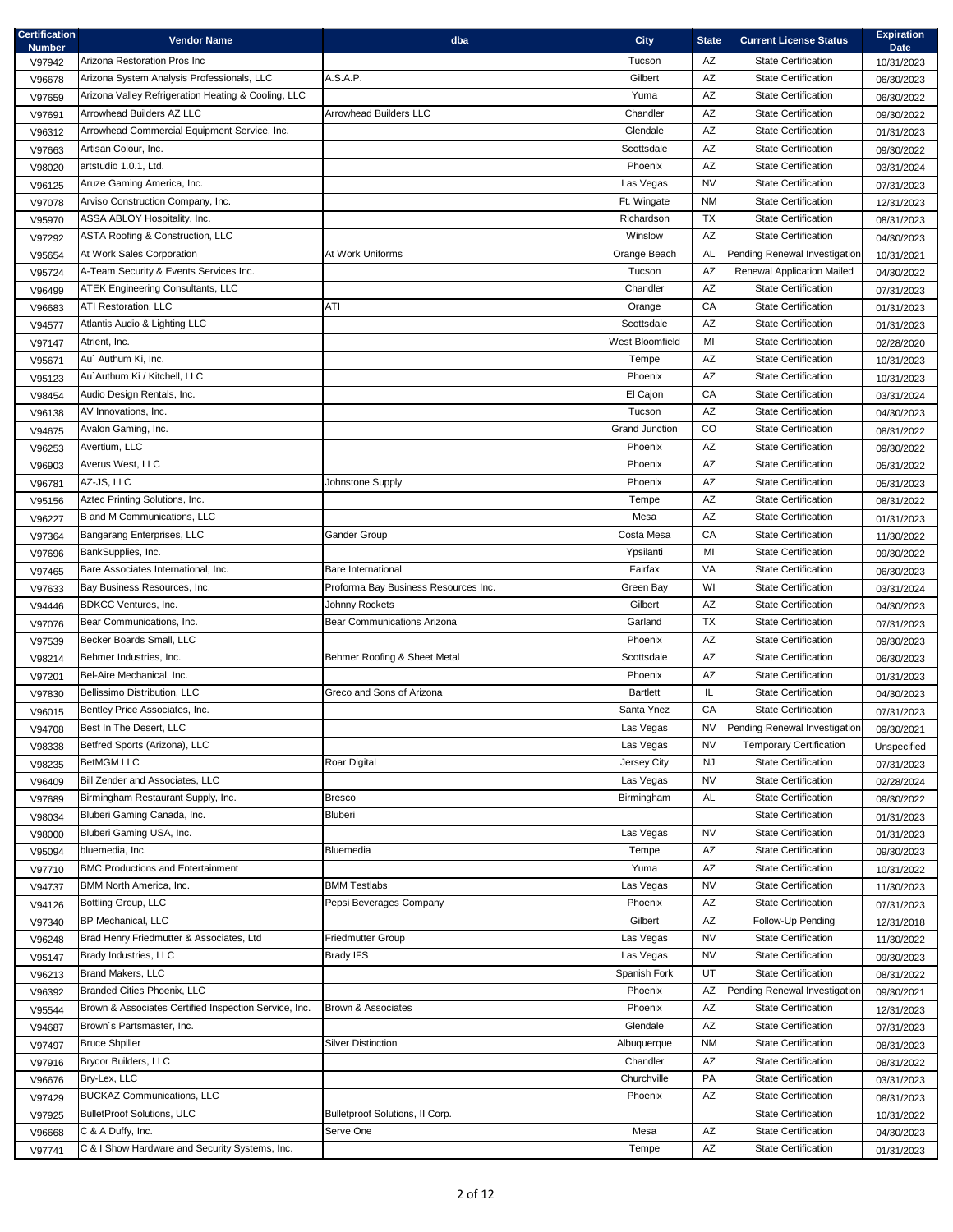| <b>Certification</b><br><b>Number</b> | <b>Vendor Name</b>                                      | dba                                                  | <b>City</b>                      | <b>State</b>           | <b>Current License Status</b>                            | <b>Expiration</b><br><b>Date</b> |
|---------------------------------------|---------------------------------------------------------|------------------------------------------------------|----------------------------------|------------------------|----------------------------------------------------------|----------------------------------|
| V97964                                | C3 Booking, LLC                                         |                                                      | Austin                           | <b>TX</b>              | <b>State Certification</b>                               | 01/31/2024                       |
| V97585                                | Caesars Entertainment Operating Company, LLC            | CEOC, LLC                                            | Las Vegas                        | <b>NV</b>              | <b>State Certification</b>                               | 08/31/2022                       |
| V97917                                | Caesars Resort Collection, LLC                          | CRC, LLC                                             | Las Vegas                        | <b>NV</b>              | <b>State Certification</b>                               | 08/31/2022                       |
| V94874                                | Canyon Distributing Company                             |                                                      | Kingman                          | AZ                     | <b>State Certification</b>                               | 02/28/2024                       |
| V97763                                | Casino Cash Trac LLC                                    | CCT                                                  | Tulsa                            | OK                     | <b>State Certification</b>                               | 02/28/2023                       |
| V94965                                | Casino Data Imaging, Inc.                               | <b>CDI</b>                                           | Las Vegas                        | <b>NV</b>              | <b>State Certification</b>                               | 06/30/2023                       |
| V96833                                | Casino Products Worldwide, LLC                          |                                                      | Las Vegas                        | <b>NV</b>              | Pending Renewal Investigation                            | 03/31/2022                       |
| V97886                                | Casino Recruiter, LLC                                   | CasinoRecruiter.com                                  | Carlsbad                         | ${\sf CA}$             | <b>State Certification</b>                               | 08/31/2023                       |
| V97146                                | Catalyst Communications, Inc                            | <b>Catalyst Marketing Company</b>                    | Fresno                           | CA                     | <b>State Certification</b>                               | 07/31/2023                       |
| V96380                                | CDC Pools, Inc.                                         |                                                      | Chandler                         | $\mathsf{A}\mathsf{Z}$ | <b>State Certification</b>                               | 08/31/2023                       |
| V97924                                | Cendyn Group, LLC                                       | Cendyn                                               | Boca Raton                       | FL                     | <b>State Certification</b>                               | 01/31/2022                       |
| V95327                                | Central Credit, LLC                                     |                                                      | Las Vegas                        | <b>NV</b>              | <b>State Certification</b>                               | 08/31/2023                       |
| V95800                                | Cereus Graphics, Inc.                                   |                                                      | Phoenix,                         | AZ                     | <b>State Certification</b>                               | 06/30/2022                       |
| V97951                                | Chameleon Beverage Company Inc                          |                                                      | Commerce                         | AZ                     | <b>State Certification</b>                               | 11/30/2023                       |
| V94386                                | Chapman Automotive Group, LLC                           |                                                      | Chandler                         | AZ                     | <b>State Certification</b>                               | 12/31/2023                       |
| V96282                                | Charlie Pepper AZ, Inc.                                 | Salt Works                                           | Mesa                             | $\mathsf{A}\mathsf{Z}$ | <b>State Certification</b>                               | 11/30/2022                       |
| V98070                                | ChefWorks, Inc.                                         |                                                      | Poway                            | CA                     | <b>State Certification</b>                               | 08/31/2022                       |
| V98257                                | Chi & Hing Food Service Inc.                            |                                                      | Phoenix                          | AZ                     | <b>State Certification</b>                               | 02/28/2024                       |
| V98180                                | Chiller Services, Inc.                                  |                                                      | Phoenix                          | AZ                     | <b>State Certification</b>                               | 04/30/2023                       |
| V97356                                | CHMI, Inc.                                              | <b>Compass Cleaning Solutions</b>                    | Tempe                            | AZ                     | <b>State Certification</b>                               | 11/30/2022                       |
| V98274                                | Churchill Downs Interactive Gaming LLC                  | Twinspires                                           | Louisville                       | KY                     | <b>State Certification</b>                               | 08/31/2023                       |
| V94237                                | Cintas Corporation No. 2                                |                                                      | Chicago                          | IL.                    | <b>State Certification</b>                               | 03/31/2023                       |
| V95831                                | CIS Technology, Inc.                                    |                                                      | Reno                             | <b>NV</b>              | <b>State Certification</b>                               | 07/31/2022                       |
| V97790                                | ClearCompany LLC                                        |                                                      | <b>Boston</b>                    | MA                     | <b>Temporary Certification</b>                           | Unspecified                      |
| V95989                                | Clearwing Productions Arizona, LLC                      |                                                      | Phoenix                          | AZ                     | <b>State Certification</b>                               | 07/31/2023                       |
| V97969                                | Clearwing Systems Integration, LLC                      |                                                      | Phoenix                          | AZ                     | <b>State Certification</b>                               | 12/31/2023                       |
| V95133                                | Climatec, LLC                                           |                                                      | Phoenix                          | AZ                     | <b>State Certification</b>                               | 12/31/2023                       |
| V98079                                | Closeout Surplus & Savings LLC                          | CSS West, LLC                                        | Henderson                        | <b>NV</b>              | State Certification                                      | 09/30/2022                       |
| V98220                                | <b>Clutch Solutions LLC</b>                             |                                                      | Gilbert                          | AZ                     | <b>State Certification</b>                               | 07/31/2023                       |
| V98157                                | Coit Services, Inc.                                     | Coit Cleaning & Restoration                          | Tempe                            | AZ                     | <b>State Certification</b>                               | 02/28/2023                       |
| V94481                                | Comfort Systems USA Southwest, Inc.                     |                                                      | Chandler                         | AZ                     | <b>State Certification</b>                               | 03/31/2023                       |
| V97484                                | Commercial Building Maintenance Company, LLC            | CBMC                                                 | Tucson                           | AZ                     | <b>State Certification</b><br><b>State Certification</b> | 06/30/2023                       |
| V95610                                | Commercial Computer Services, Inc.<br>Comp Trading, LLC | CCS Presentation Systems, Inc.<br><b>MTM Sales</b>   | Scottsdale<br>Brooklyn           | AZ<br><b>NY</b>        | <b>State Certification</b>                               | 08/31/2023                       |
| V97237                                | Compass Fire and Security, LLC                          |                                                      | Phoenix                          | AZ                     | <b>State Certification</b>                               | 02/28/2024                       |
| V96166                                | Concept 3, LLC                                          |                                                      |                                  | <b>NV</b>              | <b>State Certification</b>                               | 02/28/2023                       |
| V97693                                | Connections IT, Inc.                                    |                                                      | Las Vegas<br><b>Rohnert Park</b> | CA                     | <b>State Certification</b>                               | 10/31/2022                       |
| V96198                                | Constructive Building Solutions, Inc.                   |                                                      | Yuma                             | AZ                     | <b>State Certification</b>                               | 09/30/2023                       |
| V97919<br>V94349                      | Copperstate Restaurant Technologies, Inc.               | Nextouch                                             | Scottsdale                       | AZ                     | <b>State Certification</b>                               | 10/31/2023                       |
| V94253                                | Core-Mark International, Inc.                           |                                                      | Henderson                        | <b>NV</b>              | <b>State Certification</b>                               | 05/31/2023<br>01/31/2024         |
| V97306                                | Cornerstone OnDemand, Inc                               |                                                      | Santa Monica                     | CA                     | <b>State Certification</b>                               | 06/30/2022                       |
| V97260                                | Corporate Interior Systems, Inc.                        |                                                      | Phoenix                          | AZ                     | <b>State Certification</b>                               | 01/31/2024                       |
| V97940                                | <b>Corporate Traditions LLC</b>                         |                                                      | <b>Pleasant Grove</b>            | UT                     | <b>State Certification</b>                               | 02/28/2023                       |
| V96958                                | CountR GmbH                                             |                                                      |                                  |                        | <b>State Certification</b>                               | 05/31/2023                       |
| V96565                                | Creative Bus Sales, Inc.                                |                                                      | Phoenix                          | AZ                     | <b>State Certification</b>                               | 08/31/2022                       |
| V96068                                | Creative Concepts International, LLC                    |                                                      | Marana                           | AZ                     | <b>State Certification</b>                               | 10/31/2023                       |
| V96653                                | Creative Entertainment Management, LLC                  | UltraStar Multi-tainment Center                      | Maricopa                         | AZ                     | <b>State Certification</b>                               | 08/31/2021                       |
| V95774                                | Creative Occasions, LLC                                 |                                                      | Mesa                             | AZ                     | <b>State Certification</b>                               | 10/31/2022                       |
| V94799                                | Crescent Crown Distributing, LLC                        |                                                      | Mesa                             | AZ                     | Pending Renewal Investigation                            | 04/30/2022                       |
| V94038                                | Cummins-Allison Corp.                                   |                                                      | Mt. Prospect                     | IL.                    | <b>State Certification</b>                               | 08/31/2023                       |
| V97149                                | Cuningham Group Architecture, Inc.                      |                                                      | Minneapolis                      | ΜN                     | <b>State Certification</b>                               | 11/30/2022                       |
| V98039                                | <b>Custom Business Gaming Solutions</b>                 |                                                      | Coronado                         | CA                     | <b>State Certification</b>                               | 05/31/2022                       |
| V97113                                | Custom Storage, Inc.                                    | cStor                                                | Scottsdale                       | AZ                     | <b>State Certification</b>                               | 02/28/2024                       |
| V97316                                | Cutty and Associates Inc.                               | <b>Cutty Protection and Security</b>                 | Phoenix                          | AZ                     | <b>State Certification</b>                               | 08/31/2022                       |
| V97114                                | cxLoyalty, Inc.                                         |                                                      | Glen Allen                       | VA                     | <b>State Certification</b>                               | 06/30/2023                       |
| V95937                                | D. L. Sales Corp.                                       | Dave Downing & Associates                            | Phoenix                          | AZ                     | <b>State Certification</b>                               | 04/30/2023                       |
| V96367                                | Danny Zelisko Presents, LLC                             |                                                      | Paradise Valley                  | AZ                     | <b>State Certification</b>                               | 01/31/2024                       |
| V96257                                | Data Processing Air Corporation                         | DP Air Corp                                          | Phoenix                          | AZ                     | <b>State Certification</b>                               | 01/31/2023                       |
| V96489                                | Data Specialties Inc.                                   |                                                      | <b>Buena Park</b>                | CA                     | <b>State Certification</b>                               | 03/31/2022                       |
| V98134                                | Davidson & Belluso, Inc.                                |                                                      | Phoenix                          | AZ                     | <b>State Certification</b>                               | 10/31/2022                       |
| V97528                                | DC Group, Inc.                                          |                                                      | Minneapolis                      | MN                     | <b>State Certification</b>                               | 09/30/2023                       |
| V98066                                | Degre Inc.                                              | ServPro of Lake Havasu City, Bullhead City & Kingman | Lake Havasu City                 | $\mathsf{A}\mathsf{Z}$ | <b>State Certification</b>                               | 08/31/2022                       |
| V95304                                | Del Outdoor Advertising, Inc.                           |                                                      | Yuma                             |                        | AZ Pending Renewal Investigation                         | 03/31/2022                       |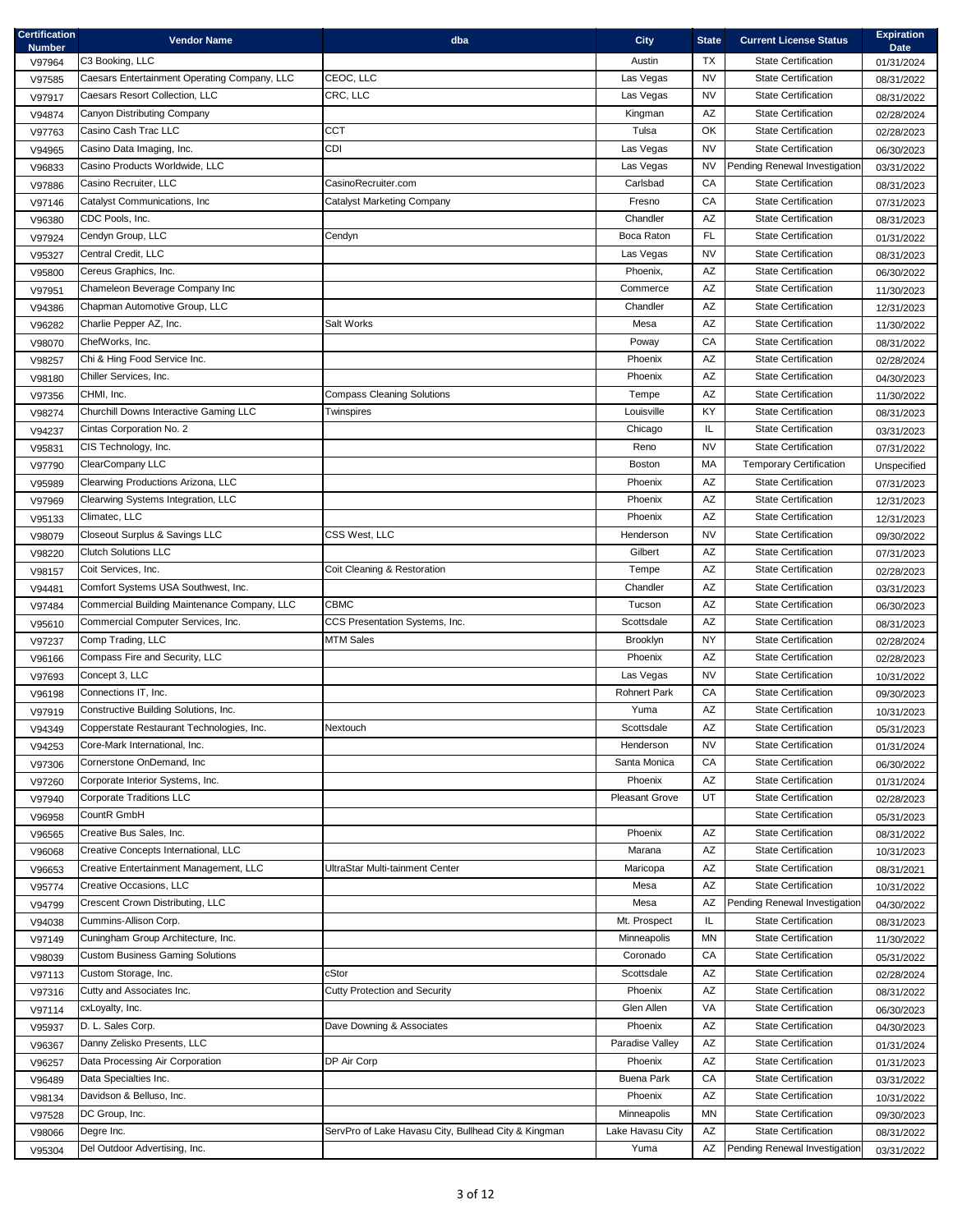| <b>Certification</b><br><b>Number</b> | <b>Vendor Name</b>                                                    | dba                                           | <b>City</b>                      | <b>State</b>           | <b>Current License Status</b>                            | <b>Expiration</b><br><b>Date</b> |
|---------------------------------------|-----------------------------------------------------------------------|-----------------------------------------------|----------------------------------|------------------------|----------------------------------------------------------|----------------------------------|
| V97670                                | Delawie                                                               |                                               | San Diego                        | CA                     | <b>State Certification</b>                               | 10/31/2022                       |
| V94417                                | Delta Diversified Enterprises, Inc.                                   |                                               | Tempe                            | AZ                     | <b>State Certification</b>                               | 01/31/2024                       |
| V96374                                | Desert Care Landscape Resources, LLC                                  |                                               | Phoenix                          | AZ                     | <b>State Certification</b>                               | 08/31/2023                       |
| V96259                                | <b>Desert Fire Services LLC</b>                                       |                                               | Phoenix                          | AZ                     | <b>State Certification</b>                               | 12/31/2022                       |
| V94489                                | Desert Song, LLC                                                      | Signarama                                     | Chandler                         | AZ                     | <b>State Certification</b>                               | 03/31/2022                       |
| V96328                                | Desert Valley Services, Inc.                                          | <b>Fulton Distributing</b>                    | Coachella                        | CA                     | <b>State Certification</b>                               | 01/31/2023                       |
| V98051                                | Desert View Painting, Inc.                                            |                                               | Tucson                           | AZ                     | <b>State Certification</b>                               | 06/30/2022                       |
| V96655                                | Design Business Communications, Inc.                                  | American Telephone                            | Scottsdale                       | $\mathsf{A}\mathsf{Z}$ | <b>State Certification</b>                               | 01/31/2023                       |
| V97334                                | Dextera, LLC                                                          |                                               | Phoenix                          | $\mathsf{A}\mathsf{Z}$ | <b>State Certification</b>                               | 08/31/2022                       |
| V97672                                | DFW Communications, Inc.                                              | <b>Crosspoint Communications</b>              | Arlington                        | <b>TX</b>              | <b>State Certification</b>                               | 08/31/2023                       |
| V98355                                | Digital Instinct, LLC                                                 |                                               | Las Vegas                        | <b>NV</b>              | <b>State Certification</b>                               | 03/31/2024                       |
| V98289                                | <b>Digital Recognition Network</b>                                    | <b>DRN</b>                                    | Fort Worth                       | <b>TX</b>              | <b>Temporary Certification</b>                           | Unspecified                      |
| V97346                                | Discount Light Depot, Inc.                                            | <b>MCOR Lighting</b>                          | Las Vegas                        | <b>NV</b>              | <b>State Certification</b>                               | 03/31/2023                       |
| V96548                                | Ditronics Financial Services, LLC                                     | <b>Ditronics</b>                              | Las Vegas                        | <b>NV</b>              | <b>State Certification</b>                               | 12/31/2022                       |
| V95846                                | DJ's Companies, Inc.                                                  |                                               | Globe                            | AZ                     | <b>State Certification</b>                               | 08/31/2022                       |
| V95757                                | <b>DKS Automotive and Coatings</b>                                    | <b>DKS</b>                                    | Scottsdale                       | $\mathsf{A}\mathsf{Z}$ | <b>State Certification</b>                               | 04/30/2023                       |
| V97075                                | DocuWare Corporation                                                  |                                               | New Windsor                      | <b>NY</b>              | <b>State Certification</b>                               | 11/30/2022                       |
| V94553                                | Donway Corporation                                                    |                                               | Scottsdale                       | $\mathsf{A}\mathsf{Z}$ | <b>State Certification</b>                               | 04/30/2023                       |
| V98094                                | <b>DSP INTL LLC</b>                                                   |                                               | Las Vegas                        | <b>NV</b>              | <b>State Certification</b>                               | 09/30/2023                       |
| V97322                                | DTC Consulting, LLC                                                   | Captain's                                     | Phoenix                          | AZ                     | <b>State Certification</b>                               | 06/30/2022                       |
| V96077                                | Dunn Transportation, Inc.                                             |                                               | Scottsdale                       | AZ                     | <b>State Certification</b>                               | 10/31/2022                       |
| V95035                                | Durham Construction, Inc.                                             |                                               | Parker                           | $\mathsf{A}\mathsf{Z}$ | <b>State Certification</b>                               | 05/31/2023                       |
| V96308                                | <b>Dynasty Games</b>                                                  |                                               | Reno                             | <b>NV</b>              | <b>State Certification</b>                               | 11/30/2023                       |
| V94540                                | E.GADS, LLC                                                           |                                               | Las Vegas                        | <b>NV</b>              | <b>State Certification</b>                               | 06/30/2023                       |
| V97650                                | <b>EAJ Enterprises LLC</b>                                            | Source One Supply                             | Prescott                         | AZ                     | <b>State Certification</b>                               | 05/31/2022                       |
| V94085                                | East Valley Office Supply, Inc.                                       | <b>EVOS</b>                                   | Chandler                         | $\mathsf{A}\mathsf{Z}$ | <b>State Certification</b>                               | 02/28/2023                       |
| V94519                                | Ecolab Inc.                                                           | Ecolab Inc. Pest Elimination Division         | St. Paul                         | <b>MN</b>              | <b>State Certification</b>                               | 08/31/2022                       |
| V96007                                | EConnect, Inc.                                                        |                                               | Las Vegas                        | <b>NV</b>              | State Certification                                      | 05/31/2023                       |
| V97363                                | EcoServ Pest Elimination, LLC                                         |                                               | Phoenix                          | AZ                     | <b>State Certification</b>                               | 04/30/2023                       |
| V96155                                | Edward Don & Company, LLC                                             |                                               | Woodridge                        | IL.                    | <b>State Certification</b>                               | 05/31/2023                       |
| V97890                                | Eldorado Resorts, Inc.                                                |                                               | Reno                             | <b>NV</b>              | <b>State Certification</b>                               | 09/30/2021                       |
| V98084                                | Elite Chip Care, LLC                                                  |                                               | Las Vegas<br><b>Blue Diamond</b> | NV                     | <b>State Certification</b>                               | 06/30/2022                       |
| V97068                                | EM Design, Inc.<br>Encompass Native Develop Design and Construct, LLC |                                               | Tulsa                            | <b>NV</b><br>OK        | <b>State Certification</b><br><b>State Certification</b> | 04/30/2023                       |
| V97796                                |                                                                       |                                               | <b>Schiller Park</b>             |                        |                                                          | 05/31/2023                       |
| V96011                                | Encore Group (USA) LLC                                                |                                               |                                  | IL.                    | <b>State Certification</b><br><b>State Certification</b> | 05/31/2023                       |
| V95940                                | Encore Music, Inc.                                                    | <b>Encore Creative</b><br><b>ECS Arizona</b>  | Tempe                            | AZ                     |                                                          | 01/31/2023                       |
| V98193                                | <b>Energy Control Services LLC</b><br>Engaged Nation Holdings, LLC    | <b>Engaged Nation</b>                         | Phoenix                          | AZ<br><b>NV</b>        | <b>State Certification</b><br><b>State Certification</b> | 05/31/2023                       |
| V97914                                | Epic Productions of Phoenix, LLC                                      |                                               | Las Vegas<br>Scottsdale          | AZ                     | <b>State Certification</b>                               | 09/30/2023                       |
| V95303                                | Estaff Inc.                                                           |                                               | Scottsdale                       | AZ                     | <b>State Certification</b>                               | 01/31/2023                       |
| V96819<br>V97825                      | Etix, Inc.                                                            | Etix                                          | Morrisville                      | <b>NC</b>              | <b>State Certification</b>                               | 06/30/2022                       |
|                                       | eTouch LV, LLC                                                        |                                               | Las Vegas                        | NV                     | Pending Renewal Investigation                            | 07/31/2023                       |
| V97611<br>V97414                      | EventCo LLC                                                           |                                               | Phoenix                          | AZ                     | <b>State Certification</b>                               | 03/31/2022<br>02/28/2023         |
|                                       | Everbridge, Inc.                                                      |                                               | Pasadena                         | CA                     | <b>Renewal Application Mailed</b>                        |                                  |
| V97976<br>V96327                      | Everi Games, Inc.                                                     |                                               | Las Vegas                        | <b>NV</b>              | <b>State Certification</b>                               | 03/31/2022<br>08/31/2023         |
| V94352                                | Everi Payments, Inc.                                                  |                                               | Las Vegas                        | <b>NV</b>              | <b>State Certification</b>                               | 08/31/2023                       |
| V97803                                | Experiture, Inc.                                                      |                                               | Brooklyn                         | <b>NY</b>              | <b>State Certification</b>                               | 12/31/2023                       |
| V97855                                | Eye-Fi LLC                                                            |                                               | Las Vegas                        | NV                     | <b>State Certification</b>                               | 10/31/2023                       |
| V96099                                | Facility Solutions Group, Inc.                                        | <b>FSG</b>                                    | Mesa                             | AZ                     | State Certification                                      | 01/31/2024                       |
| V95972                                | Falcone Plumbing and Mechanical, LLC                                  |                                               | Mesa                             | AZ                     | <b>State Certification</b>                               | 07/31/2023                       |
| V96383                                | Farmer Bros. Co.                                                      | Farmer Brothers Coffee                        | Tempe                            | AZ                     | <b>State Certification</b>                               | 08/31/2023                       |
| V94329                                | <b>FFKR Architects/Planners II</b>                                    |                                               | Salt Lake City                   | UT                     | <b>State Certification</b>                               | 11/30/2022                       |
| V96587                                | Finley & Cook, P.L.L.C.                                               |                                               | Shawnee                          | OK                     | <b>State Certification</b>                               | 08/31/2022                       |
| V95921                                | Finley Distributing Co., LLC                                          |                                               | Tucson                           | AZ                     | <b>State Certification</b>                               | 12/31/2022                       |
| V97892                                | First American Bankcard, Inc.                                         | Fabicash                                      | Metairie                         | LA                     | <b>State Certification</b>                               | 07/31/2023                       |
| V98263                                | First People's Marketing, LLC                                         |                                               | Haddonfield                      | <b>NJ</b>              | <b>Temporary Certification</b>                           | Unspecified                      |
| V97878                                | FITLOGISTIX, LLC                                                      |                                               | Chandler                         | AZ                     | <b>State Certification</b>                               | 07/31/2023                       |
| V94213                                | Fitzpatrick J. Ignacio, Sr.                                           | Tobacco Barn                                  | Tucson                           | AZ                     | <b>State Certification</b>                               | 05/31/2023                       |
| V96652                                | Five Sharp, LLC                                                       | Remington Repair / Just in Time Refrigeration | Peoria                           | AZ                     | <b>State Certification</b>                               | 01/31/2023                       |
| V97958                                | Flag Landscaping Inc.                                                 | Christmas Decor by Flag Landscaping           | Flagstaff                        | AZ                     | <b>State Certification</b>                               | 08/31/2022                       |
| V94168                                | Fluoresco Services, LLC                                               |                                               | Tucson                           | AZ                     | <b>State Certification</b>                               | 08/31/2022                       |
| V97891                                | Flycast Partners, Inc.                                                |                                               | St. Petersburg                   | <b>FL</b>              | State Certification                                      | 08/31/2023                       |
| V98150                                | <b>FMG Express Facility Management</b>                                | <b>Express Facility Management</b>            | Tempe                            | AZ                     | <b>State Certification</b>                               | 03/31/2023                       |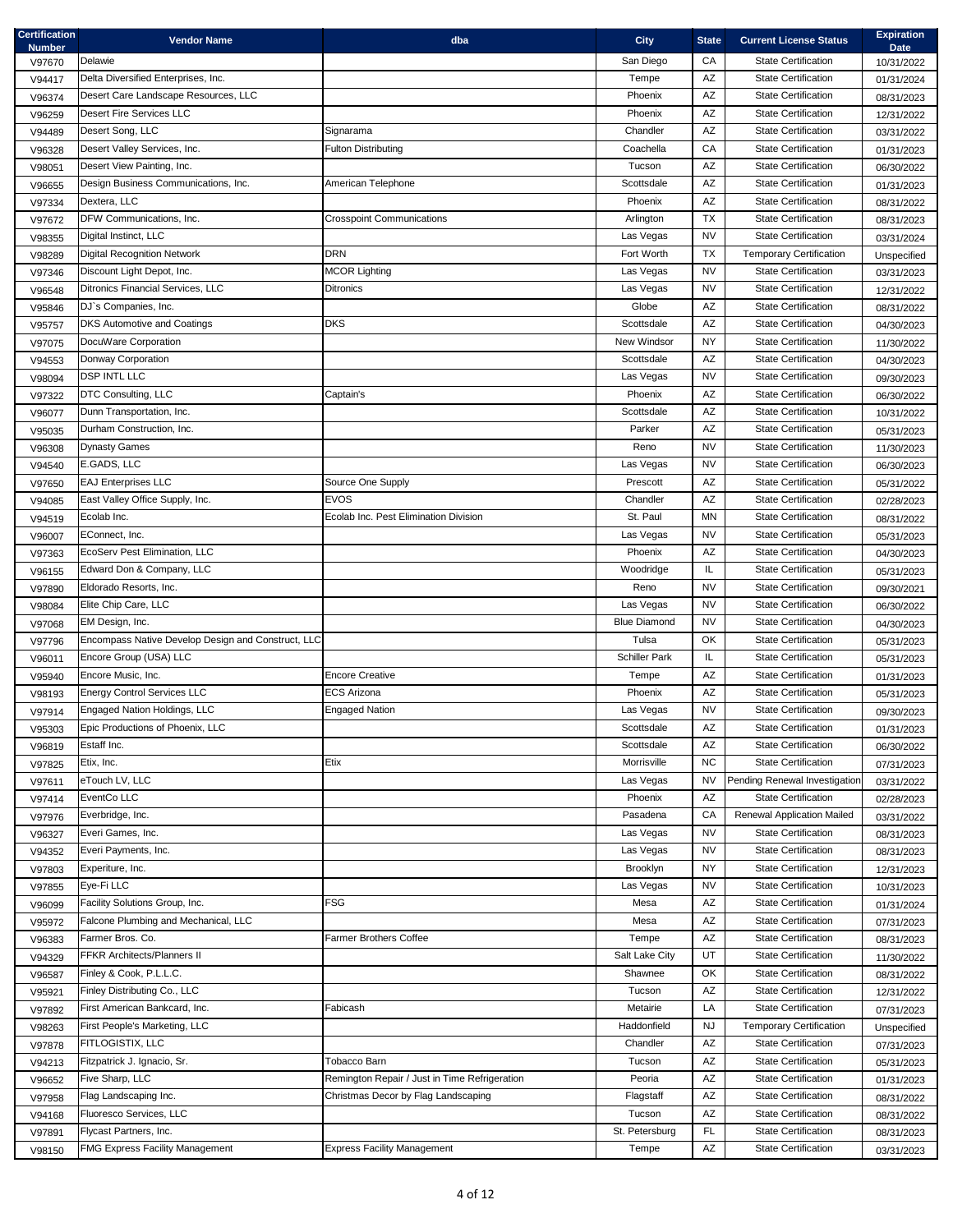| <b>Certification</b><br><b>Number</b> | <b>Vendor Name</b>                                  | dba                                     | <b>City</b>        | <b>State</b>           | <b>Current License Status</b> | <b>Expiration</b><br><b>Date</b> |
|---------------------------------------|-----------------------------------------------------|-----------------------------------------|--------------------|------------------------|-------------------------------|----------------------------------|
| V95009                                | FortuNet, Inc.                                      |                                         | Las Vegas          | <b>NV</b>              | <b>State Certification</b>    | 04/30/2023                       |
| V96252                                | <b>Foster Electric Motor</b>                        | Arizona Pump                            | Chandler           | AZ                     | <b>State Certification</b>    | 10/31/2022                       |
| V95925                                | Four Winds Interactive, LLC                         |                                         | Denver             | CO                     | <b>State Certification</b>    | 12/31/2022                       |
| V97555                                | Foxx Designs, LLC                                   |                                         | San Tan Valley     | AZ                     | <b>State Certification</b>    | 01/31/2024                       |
| V94254                                | FPA, Ltd.                                           | <b>Fireworks Productions of Arizona</b> | Chandler           | $\mathsf{A}\mathsf{Z}$ | <b>State Certification</b>    | 08/31/2023                       |
| V95464                                | Franklin Covey Client Sales, Inc.                   |                                         | Salt Lake City     | UT                     | <b>State Certification</b>    | 04/30/2023                       |
| V96600                                | Franklin Press, Inc.                                | Franklin                                | <b>Baton Rouge</b> | LA                     | <b>State Certification</b>    | 11/30/2022                       |
| V97817                                | Freightliner of Arizona, LLC                        | <b>Velocity Truck Center</b>            | Tolleson           | $\mathsf{A}\mathsf{Z}$ | <b>State Certification</b>    | 05/31/2023                       |
| V96589                                | <b>Frontier Printed Products</b>                    |                                         | Chandler           | $\mathsf{A}\mathsf{Z}$ | <b>State Certification</b>    | 08/31/2022                       |
| V95110                                | Frontier Technology, LLC                            | MicroAge                                | Tempe              | AZ                     | <b>State Certification</b>    | 04/30/2023                       |
| V98240                                | Full Swing Golf, Inc.                               |                                         | Carlsbad           | ${\sf CA}$             | State Certification           | 10/31/2023                       |
| V95331                                | Fulline Vending, Inc.                               | Arizona Complete Candy & Tobacco        | Glendale           | AZ                     | <b>State Certification</b>    | 05/31/2022                       |
| V97246                                | Gaga Marketing, LLC                                 | Gaga Marketing                          | Stevenson          | MD                     | Pending Renewal Investigation | 04/30/2022                       |
| V94784                                | Galaxy Gaming, Inc.                                 |                                         | Las Vegas          | <b>NV</b>              | <b>State Certification</b>    | 04/30/2022                       |
| V97939                                | Gamblit Gaming, LLC                                 |                                         | Pasadena           | CA                     | <b>State Certification</b>    | 04/30/2022                       |
| V97080                                | Game Changing Technologies, Inc.                    | <b>GCT</b>                              | San Diego          | CA                     | <b>State Certification</b>    | 09/30/2023                       |
| V97636                                | Game Stands, LLC                                    |                                         | San Diego          | CA                     | <b>State Certification</b>    | 07/31/2022                       |
| V97810                                | GameCo, LLC                                         | GameCo                                  | Las Vegas          | <b>NV</b>              | Pending Renewal Investigation | 05/31/2021                       |
| V97627                                | Gaming & Entertainment Touch Technology, LLC        | G.E.T.T                                 | Las Vegas          | <b>NV</b>              | <b>State Certification</b>    | 09/30/2022                       |
| V96284                                | Gaming Arts, LLC                                    |                                         | Las Vegas          | <b>NV</b>              | <b>State Certification</b>    | 01/31/2023                       |
| V96729                                | Gaming Hospitality Solutions, Inc.                  | <b>Gaming Hospitality Solutions</b>     | Aurora             | CO.                    | <b>State Certification</b>    | 07/31/2023                       |
| V94013                                | Gaming Laboratories International, LLC              | SLI Compliance (in Colorado)            | Lakewood           | <b>NJ</b>              | State Certification           | 06/30/2022                       |
| V94691                                | Gaming Partners International USA, Inc.             | <b>GPI USA</b>                          | North Las Vegas    | <b>NV</b>              | <b>State Certification</b>    | 10/31/2023                       |
| V95750                                | Gaming Support USA, Inc.                            | <b>Gaming Support</b>                   | Las Vegas          | <b>NV</b>              | <b>State Certification</b>    | 12/30/2021                       |
| V98162                                | GAN Nevada, Inc.                                    | GAN                                     | Las Vegas          | NV                     | <b>State Certification</b>    | 08/31/2023                       |
| V98166                                | <b>GAN UK Limited</b>                               | GAN                                     |                    |                        | <b>State Certification</b>    | 02/28/2023                       |
| V94712                                | Gary Platt Manufacturing, LLC                       |                                         | Reno               | <b>NV</b>              | <b>State Certification</b>    | 08/31/2023                       |
| V95985                                | Gasser Chair Co., Inc.                              |                                         | Youngstown         | OH                     | <b>State Certification</b>    | 06/30/2023                       |
| V95355                                | Genesis Gaming Solutions, Inc.                      |                                         | Spring             | TX                     | <b>State Certification</b>    | 10/31/2022                       |
| V94487                                | Genesis Resource, Inc.                              |                                         | Gilbert            | AZ                     | <b>State Certification</b>    | 06/30/2023                       |
| V96845                                | GEO & Associates, Inc.                              |                                         | Tucson             | AZ                     | State Certification           | 12/31/2023                       |
| V94568                                | GGMM Enterprises, Inc.                              | M & M Roofing                           | Prescott           | AZ                     | <b>State Certification</b>    | 10/31/2023                       |
| V94437                                | GHA Technologies, Inc.                              |                                         | Scottsdale         | AZ                     | <b>State Certification</b>    | 03/31/2023                       |
| V94813                                | Giesecke+Devrient Currency Technology America, Inc. | Giesecke+Devrient America. Inc.         | <b>Dulles</b>      | VA                     | <b>State Certification</b>    | 08/31/2023                       |
| V97434                                | Gifford Electric, Inc.                              |                                         | Las Vegas          | <b>NV</b>              | <b>State Certification</b>    | 04/30/2023                       |
| V97682                                | Gilbert Sons Electric, LLC                          |                                         | Laveen             | AZ                     | <b>State Certification</b>    | 09/30/2023                       |
| V94172                                | Glenn Jones Ford Lincoln Mercury, LLLP              | Jones Ford Casa Grande                  | Casa Grande        | AZ                     | <b>State Certification</b>    | 08/31/2023                       |
| V98015                                | Global Market Advisors, LLC                         |                                         | Las Vegas          | <b>NV</b>              | <b>State Certification</b>    | 05/31/2022                       |
| V96090                                | Global Payments Gaming Services, Inc.               |                                         | <b>Niles</b>       | IL.                    | <b>State Certification</b>    | 08/31/2023                       |
| V96378                                | <b>Global Promotional Sourcing</b>                  | Proforma GPS                            | Las Vegas          | <b>NV</b>              | <b>State Certification</b>    | 06/30/2023                       |
| V97732                                | Global Trade Marketing, Inc.                        | Ziglift Material Handling               | Surprise           | AZ                     | <b>State Certification</b>    | 07/31/2023                       |
| V94014                                | Glory Global Solutions, Inc.                        | Glory                                   | Lisle              | IL.                    | <b>State Certification</b>    | 01/31/2023                       |
| V97697                                | Golden Whale Marketing                              | Cary Conrady                            | Escondido          | CA                     | <b>State Certification</b>    | 06/30/2023                       |
| V94521                                | Goodmans, Inc.                                      | Goodmans Interior Structures            | Phoenix            | AZ                     | <b>State Certification</b>    | 05/31/2022                       |
| V98286                                | GOS, LLC                                            | <b>GOS Products for Business</b>        | Phoenix            | AZ                     | State Certification           | 12/31/2023                       |
| V97754                                | Got You Covered Music, Inc.                         | Got You Covered                         | Phoenix            | AZ                     | <b>State Certification</b>    | 12/31/2022                       |
| V96372                                | Grand Avenue Produce Co., Inc.                      |                                         | Peoria             | AZ                     | <b>State Certification</b>    | 07/31/2023                       |
| V97426                                | Granite Specialty Foods, Inc.                       | Azoria Foods                            | Phoenix            | AZ                     | <b>State Certification</b>    | 04/30/2023                       |
| V95866                                | Graphic Controls Acquisition Corp.                  | Graphic Controls Holding, Inc.          | <b>Buffalo</b>     | <b>NY</b>              | <b>State Certification</b>    | 12/31/2022                       |
| V97332                                | Graviton Consulting Services, Inc                   |                                         | Sacramento         | CA                     | <b>State Certification</b>    | 02/28/2023                       |
| V95292                                | Great Scott Productions, Inc.                       |                                         | Phoenix            | AZ                     | <b>State Certification</b>    | 02/28/2024                       |
| V95140                                | Gruber Technical, Inc.                              | <b>Gruber Power Services</b>            | Phoenix            | AZ                     | <b>State Certification</b>    | 01/31/2023                       |
| V96626                                | GT Advertising, LLC                                 |                                         | Las Vegas          | <b>NV</b>              | <b>State Certification</b>    | 05/31/2023                       |
| V96880                                | Guest-Tek Interactive Entertainment Inc.            |                                         |                    |                        | <b>State Certification</b>    | 11/30/2022                       |
| V97864                                | Guthrie General, Inc.                               |                                         | Glendale           | $\mathsf{A}\mathsf{Z}$ | <b>State Certification</b>    | 08/31/2023                       |
| V94974                                | <b>HACI Service, LLC</b>                            |                                         | Phoenix            | AZ                     | <b>State Certification</b>    | 08/31/2022                       |
| V94759                                | Halifax Security, Inc.                              | North American Video                    | <b>Brick</b>       | <b>NJ</b>              | <b>State Certification</b>    | 10/31/2023                       |
| V97567                                | HALO Branded Solutions, Inc.                        | <b>HALO Recognition</b>                 | Sterling           | IL                     | <b>State Certification</b>    | 04/30/2022                       |
| V94309                                | Handling Systems, Inc.                              |                                         | Phoenix            | AZ                     | <b>State Certification</b>    | 10/31/2023                       |
| V97988                                | Harmon Construction, Incorporated                   |                                         | North Vernon       | IN                     | State Certification           | 04/30/2022                       |
| V95728                                | Harper Media, LLC                                   | Allegra                                 | Show Low           | AZ                     | <b>State Certification</b>    | 12/31/2023                       |
| V94018                                | Harrah's Arizona Corporation                        |                                         | Maricopa           | AZ                     | <b>State Certification</b>    | 08/31/2022                       |
| V96346                                | Hawkeye Electric, Inc.                              |                                         | Chandler           | $\mathsf{A}\mathsf{Z}$ | <b>State Certification</b>    | 06/30/2023                       |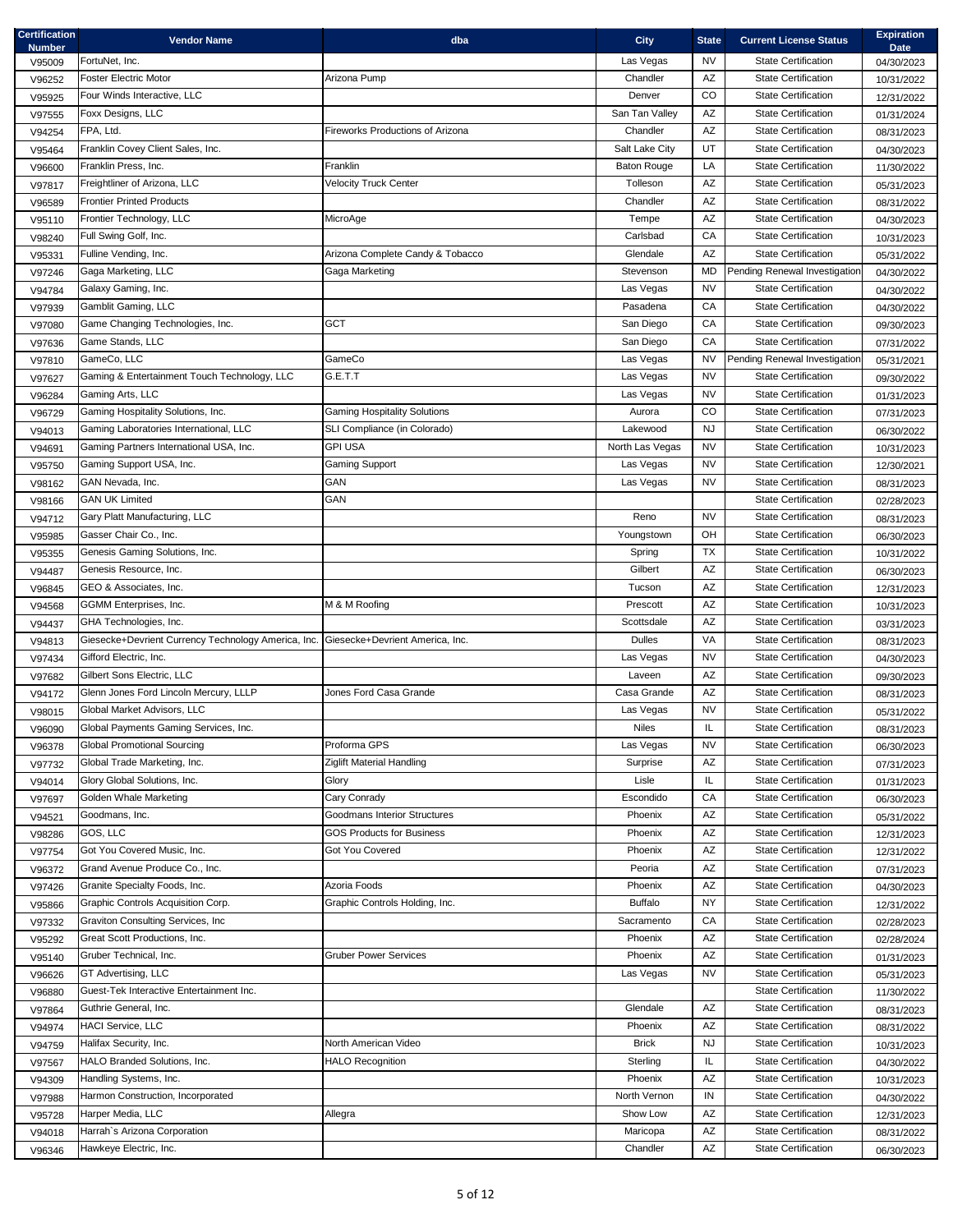| <b>Certification</b><br><b>Number</b> | <b>Vendor Name</b>                        | dba                                 | <b>City</b>      | <b>State</b>           | <b>Current License Status</b> | <b>Expiration</b><br><b>Date</b> |
|---------------------------------------|-------------------------------------------|-------------------------------------|------------------|------------------------|-------------------------------|----------------------------------|
| V96136                                | HBG Design, Inc.                          |                                     | Memphis          | <b>TN</b>              | <b>State Certification</b>    | 06/30/2022                       |
| V95394                                | Henry Brown Buick GMC, LLC                |                                     | Gilbert          | AZ                     | <b>State Certification</b>    | 08/31/2022                       |
| V94705                                | Hensley & Company                         | Hensley Beverage Company            | Phoenix          | $\mathsf{A}\mathsf{Z}$ | <b>State Certification</b>    | 04/30/2023                       |
| V98140                                | Highway 85 Creative, LLC                  |                                     | Peoria           | AZ                     | <b>State Certification</b>    | 10/31/2022                       |
| V95697                                | Hi-Line Snack & Vending, Inc.             | <b>Hi-Line Refreshment Services</b> | Flagstaff        | AZ                     | <b>State Certification</b>    | 01/31/2024                       |
| V94347                                | Hillyard, Inc.                            |                                     | Mesa             | $\mathsf{A}\mathsf{Z}$ | <b>State Certification</b>    | 04/30/2022                       |
| V97804                                | Holiday Lighting Company AZ Inc.          | <b>HLC</b>                          | Phoenix          | AZ                     | State Certification           | 05/31/2023                       |
| V94696                                | Hoppstetter Office Products, Inc.         |                                     | Yuma             | AZ                     | <b>State Certification</b>    | 04/30/2023                       |
| V98173                                | Hospitality & Retail Systems, LLC         |                                     | Deerfield Beach  | FL                     | <b>State Certification</b>    | 05/31/2023                       |
| V97064                                | <b>Hospitality Network, LLC</b>           |                                     | Las Vegas        | <b>NV</b>              | <b>State Certification</b>    | 09/30/2023                       |
| V97357                                | House Edge Digital LLC                    |                                     | Tucson           | AZ                     | <b>State Certification</b>    | 11/30/2022                       |
| V96763                                | Houston Productions, LLC                  |                                     | Las Vegas        | <b>NV</b>              | <b>State Certification</b>    | 07/31/2023                       |
| V96193                                | Hunt Construction Group, Inc.             |                                     | Phoenix          | AZ                     | <b>State Certification</b>    | 07/31/2022                       |
| V96425                                | I-5 Design Build Inc.                     |                                     | Lacey            | <b>WA</b>              | <b>State Certification</b>    | 10/31/2023                       |
| V98246                                | <b>ICON Electric LLC</b>                  |                                     | Gilbert          | AZ                     | <b>State Certification</b>    | 08/31/2023                       |
| V98190                                | IES Communications, LLC                   |                                     | Tempe            | $\mathsf{A}\mathsf{Z}$ | <b>State Certification</b>    | 05/31/2023                       |
| V98125                                | iGaming Capital LLC                       |                                     | Boca Raton       | FL.                    | <b>State Certification</b>    | 12/31/2022                       |
| V94002                                | <b>IGT</b>                                |                                     | Las Vegas        | <b>NV</b>              | <b>State Certification</b>    | 08/31/2023                       |
| V94882                                | Image Craft, LLC                          |                                     | Phoenix          | $\mathsf{A}\mathsf{Z}$ | <b>State Certification</b>    | 02/28/2024                       |
| V95982                                | IMC Group, LLC                            | Impact Marketing                    | Scottsdale       | AZ                     | <b>State Certification</b>    | 04/30/2023                       |
| V96267                                | Imging Solutions, LLC                     |                                     | Tempe            | $\mathsf{A}\mathsf{Z}$ | <b>State Certification</b>    | 11/30/2022                       |
| V95313                                | Immedia, LLC                              |                                     | Scottsdale       | AZ                     | <b>State Certification</b>    | 05/31/2022                       |
| V95748                                | Improvisations, Inc.                      |                                     | Bend             | <b>OR</b>              | <b>State Certification</b>    | 06/30/2023                       |
| V98001                                | Incenta Rewards LLC                       |                                     | Dayton           | OH                     | Pending Renewal Investigation | 01/31/2022                       |
| V98139                                | Incentive Supply, Inc.                    |                                     | <b>Blacklick</b> | OH                     | <b>State Certification</b>    | 12/31/2022                       |
| V96631                                | Incredible Technologies, Inc.             |                                     | Vernon Hills     | IL.                    | <b>State Certification</b>    | 02/28/2023                       |
| V94476                                | Infinium Software, Inc.                   |                                     | New York         | <b>NY</b>              | <b>State Certification</b>    | 08/31/2021                       |
| V97655                                | Innovative Media Partners, LLC            |                                     | Scottsdale       | AZ                     | <b>State Certification</b>    | 06/30/2022                       |
| V97836                                | Integrated Power Systems, Inc.            |                                     | Lake Oswego      | <b>OR</b>              | <b>State Certification</b>    | 07/31/2023                       |
| V94944                                | Interblock d.d.                           |                                     |                  |                        | <b>State Certification</b>    | 05/31/2022                       |
| V96223                                | Interblock USA L.C.                       |                                     | Las Vegas        | <b>NV</b>              | <b>State Certification</b>    | 05/31/2022                       |
| V96924                                | International Chemtex Corporation         |                                     | Lakeville        | ΜN                     | <b>State Certification</b>    | 05/31/2022                       |
| V95376                                | International Hole In One Association     | <b>Odds On Promotions</b>           | Reno             | NV                     | <b>State Certification</b>    | 10/31/2022                       |
| V97102                                | InterTech Communications Group, LLC       |                                     | Phoenix          | AZ                     | <b>State Certification</b>    | 10/31/2022                       |
| V98234                                | Ismael's Landscaping & Tree Services, LLC |                                     | Cottonwood       | AZ                     | <b>State Certification</b>    | 09/30/2023                       |
| V98287                                | Ivanti, Inc.                              |                                     | South Jordan     | UT                     | Follow-Up Pending             | Unspecified                      |
| V94564                                | J & M Printing, Inc.                      |                                     | Gwinner          | <b>ND</b>              | <b>State Certification</b>    | 03/31/2023                       |
| V98478                                | J Ferg Pros Corporation                   | J Ferg Global                       | Wolfforth        | <b>TX</b>              | <b>State Certification</b>    | 03/31/2024                       |
| V95159                                | J.C. Cullen, Inc.                         | Niles Radio                         | Flagstaff        | AZ                     | <b>State Certification</b>    | 08/31/2023                       |
| V97800                                | J.E.T. Limousine & Transportation, LLC    |                                     | Phoenix          | AZ                     | State Certification           | 05/31/2023                       |
| V97459                                | J2 Technology Solutions, LLC              |                                     | Mesa             | AZ                     | <b>State Certification</b>    | 11/30/2023                       |
| V97412                                | <b>JAA Live Entertainment</b>             |                                     | Cathedral City   | CA                     | <b>State Certification</b>    | 01/31/2023                       |
| V97867                                | Jacksons Food Stores, Inc.                | Jackson Energy                      | Meridian         | ID                     | <b>State Certification</b>    | 07/31/2023                       |
| V96720                                | Jampolsky Holdings, Inc.                  | <b>Destination Specialists</b>      | Scottsdale       | $\mathsf{A}\mathsf{Z}$ | <b>State Certification</b>    | 05/31/2023                       |
| V97271                                | Jant Group Inc.                           | Desert Foothills Ace Hardware       | Phoenix          | $\mathsf{A}\mathsf{Z}$ | <b>State Certification</b>    | 06/30/2022                       |
| V98069                                | JANUS Software, Inc.                      | JANUS Associates                    | Stamford         | <b>CT</b>              | <b>State Certification</b>    | 06/30/2022                       |
| V95270                                | Japan Cash Machine Company, Ltd.          |                                     |                  |                        | <b>State Certification</b>    | 10/31/2022                       |
| V96428                                | <b>JCJ Architecture, PC</b>               |                                     | Hartford         | <b>CT</b>              | <b>State Certification</b>    | 11/30/2023                       |
| V94943                                | JCM American Corporation                  | <b>JCM Global</b>                   | Las Vegas        | <b>NV</b>              | <b>State Certification</b>    | 10/31/2022                       |
| V95857                                | Jim's Harley-Davidson, Inc.               | Bobby's Territorial Harley-Davidson | Yuma             | AZ                     | <b>State Certification</b>    | 10/31/2022                       |
| V96142                                | Johnson Controls, Inc.                    |                                     | Tempe,           | AZ                     | <b>State Certification</b>    | 12/31/2023                       |
| V96711                                | Joingo, LLC                               |                                     | Las Vegas        | <b>NV</b>              | <b>State Certification</b>    | 05/31/2022                       |
| V98198                                | Jones Signs Co. Inc.                      |                                     | De Pere          | WI                     | <b>State Certification</b>    | 06/30/2023                       |
| V94333                                | Jonovich Companies, Inc.                  |                                     | Globe            | AZ                     | <b>State Certification</b>    | 04/30/2022                       |
| V95794                                | JTBR, Inc.                                | Channel Choice                      | Tucson           | AZ                     | <b>State Certification</b>    | 11/30/2023                       |
| V94857                                | JTJ Construction, Inc.                    | <b>JTJ Construction</b>             | Yuma             | AZ                     | Pending Renewal Investigation | 03/31/2022                       |
| V97226                                | Karidis Productions, Inc.                 |                                     | Glendale         | AZ                     | <b>State Certification</b>    | 03/31/2022                       |
| V98207                                | Katalyst Restaurant Concepts, LLC         |                                     | Tucson           | $\mathsf{A}\mathsf{Z}$ | Follow-Up Pending             | Unspecified                      |
| V98242                                | Katz Design Group, LLC                    |                                     | Phoenix          | AZ                     | <b>State Certification</b>    | 10/31/2023                       |
| V97491                                | Kearney Electric, Inc.                    |                                     | Phoenix          | AZ                     | State Certification           | 07/31/2023                       |
| V94098                                | Kelley Communications, Inc.               |                                     | Mesa             | AZ                     | <b>State Certification</b>    | 08/31/2022                       |
| V96666                                | Kenneth Falik                             | Kenco Company                       | Murrieta         | CA                     | <b>State Certification</b>    | 03/31/2023                       |
| V97256                                | <b>KGM Gaming, LLC</b>                    |                                     | Philadelphia     | PA                     | <b>State Certification</b>    | 10/31/2022                       |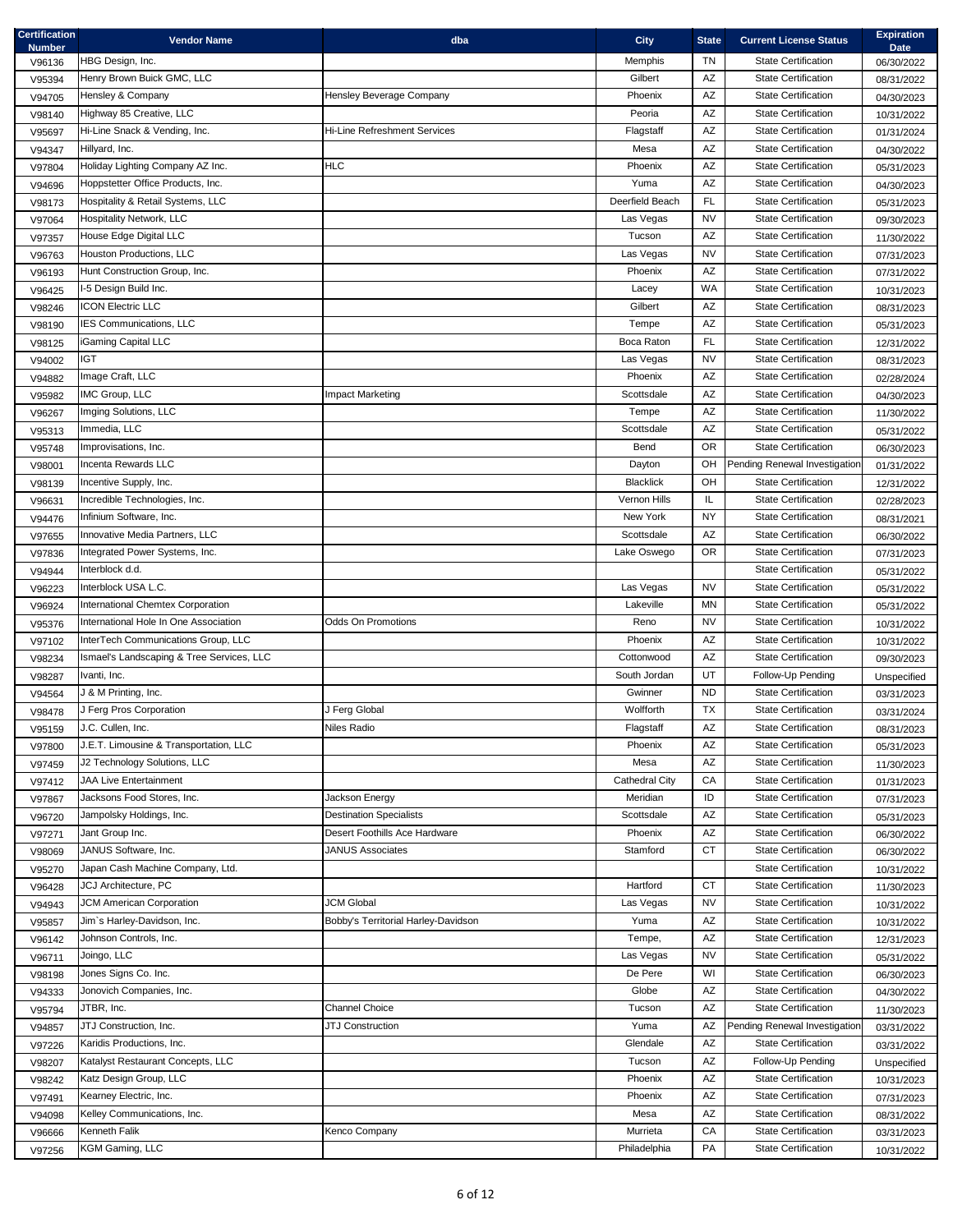| <b>Certification</b><br><b>Number</b> | <b>Vendor Name</b>                                       | dba                             | <b>City</b>          | <b>State</b>           | <b>Current License Status</b>                            | <b>Expiration</b><br><b>Date</b> |
|---------------------------------------|----------------------------------------------------------|---------------------------------|----------------------|------------------------|----------------------------------------------------------|----------------------------------|
| V94288                                | Kids Quest III, Inc.                                     | Kids Quest                      | Plymouth             | MN                     | <b>State Certification</b>                               | 11/30/2022                       |
| V97943                                | Kilkenny Wine Group, LLC                                 |                                 | Phoenix              | AZ                     | <b>State Certification</b>                               | 12/31/2023                       |
| V95024                                | Kingsbury Uniforms, Inc.                                 |                                 | Torrance             | CA                     | <b>State Certification</b>                               | 02/28/2023                       |
| V94268                                | Kitchell Contractors, Inc. of Arizona                    |                                 | Phoenix              | AZ                     | <b>State Certification</b>                               | 10/31/2023                       |
| V98045                                | Klai Juba Wald Architecture and Interiors                |                                 | Las Vegas            | <b>NV</b>              | <b>State Certification</b>                               | 04/30/2022                       |
| V94574                                | Konami Gaming, Inc.                                      |                                 | Las Vegas            | NV                     | <b>State Certification</b>                               | 12/31/2023                       |
| V97831                                | <b>KPrime Technologies</b>                               | <b>Virtual Police</b>           | Phoenix              | AZ                     | <b>State Certification</b>                               | 05/31/2023                       |
| V98105                                | Kraemer Design Services, Inc.                            | Kraeko                          | Chandler             | $\mathsf{A}\mathsf{Z}$ | <b>State Certification</b>                               | 08/31/2022                       |
| V98123                                | Kristopher Ritzmann                                      |                                 | Marana               | AZ                     | <b>State Certification</b>                               | 09/30/2022                       |
| V94676                                | Kronos Incorporated                                      |                                 | Lowell               | MA                     | <b>State Certification</b>                               | 06/30/2023                       |
| V98003                                | Kronos SaaShr, Inc.                                      |                                 | <b>Branchburg</b>    | <b>NJ</b>              | <b>State Certification</b>                               | 07/31/2022                       |
| V95441                                | L & M Food Service, Inc.                                 |                                 | <b>Bullhead City</b> | $\mathsf{A}\mathsf{Z}$ | <b>State Certification</b>                               | 07/31/2022                       |
| V97506                                | L. Keeley Construction Co.                               |                                 | St. Louis            | <b>MO</b>              | <b>State Certification</b>                               | 08/31/2023                       |
| V96443                                | LA Specialty Produce Co.Inc.                             | Vesta Foodservice               | Santa Fe Springs     | CA                     | Pending Renewal Investigation                            | 03/31/2022                       |
| V96733                                | Labatt New Mexico LLC                                    | Labatt Food Service             | Albuquerque          | <b>NM</b>              | <b>State Certification</b>                               | 07/31/2023                       |
| V98367                                | Lakefront Entertainment, LLC                             | Fran Romeo Agency               | Old Hickory          | <b>TN</b>              | <b>State Certification</b>                               | 02/28/2024                       |
| V95139                                | Lamar Central Outdoor, LLC                               | Lamar Advertising of Yuma       | <b>Baton Rouge</b>   | LA                     | <b>State Certification</b>                               | 11/30/2023                       |
| V98468                                | LandCorp Management, LLC                                 |                                 | Scottsdale           | $\mathsf{A}\mathsf{Z}$ | <b>State Certification</b>                               | 03/31/2024                       |
| V96084                                | Landcorp Property Maintenance I, Inc.                    |                                 | Scottsdale           | AZ                     | <b>State Certification</b>                               | 02/28/2022                       |
| V95472                                | Landry Holdings, LLC                                     | CasinoTech                      | Henderson            | <b>NV</b>              | <b>State Certification</b>                               | 02/28/2023                       |
| V97686                                | Lane Terralever, LLC                                     |                                 | Phoenix              | AZ                     | <b>State Certification</b>                               | 07/31/2022                       |
| V96490                                | Lanmor Services, Inc.                                    |                                 | Phoenix              | $\mathsf{A}\mathsf{Z}$ | <b>State Certification</b>                               | 05/31/2022                       |
| V97235                                | Laramore Quality Restoration LLC                         |                                 | Lake Havasu City     | AZ                     | <b>State Certification</b>                               | 01/31/2023                       |
| V98097                                | Lawson Products Inc.                                     |                                 | Chicago              | IL.                    | <b>State Certification</b>                               | 09/30/2022                       |
| V96057                                | LBK Enterprises, Inc.                                    | Interstate All Battery Center   | Mesa                 | AZ                     | <b>State Certification</b>                               | 01/31/2024                       |
| V94889                                | <b>LCD Electrical Contracting, LLC</b>                   | <b>D&amp;H Electric</b>         | Yuma                 | AZ                     | <b>State Certification</b>                               | 01/31/2023                       |
| V96110                                | Le Pafe, Inc.                                            | Le Chef Bakery                  | Montebello           | ${\sf CA}$             | <b>State Certification</b>                               | 05/31/2022                       |
| V97557                                | Legacy Beverage, LLC                                     |                                 | Flagstaff            | AZ                     | State Certification                                      | 12/31/2023                       |
| V95460                                | Level 7 Technologies, LLC                                | Aspen Technologies              | Tempe                | $\mathsf{A}\mathsf{Z}$ | <b>State Certification</b>                               | 12/31/2022                       |
| V94986                                | Levy Premium Foodservice LP                              | Levy Restaurants at Chase Field | Phoenix              | AZ                     | <b>State Certification</b>                               | 08/31/2022                       |
| V97815                                | Liberty Staffing Nevada, LLC                             | <b>Liberty Staffing USA</b>     | Tempe                | AZ                     | <b>State Certification</b>                               | 05/31/2023                       |
| V97100                                | Lighting Unlimited, Inc.<br>Lightning Slot Machines, LLC |                                 | Scottsdale           | AZ<br>PA               | <b>State Certification</b><br><b>State Certification</b> | 08/31/2022                       |
| V96491                                |                                                          |                                 | Boothwyn<br>Phoenix  |                        | <b>State Certification</b>                               | 02/28/2023                       |
| V95942                                | Loftin Equipment Company                                 |                                 |                      | AZ<br>AZ               | <b>State Certification</b>                               | 11/30/2022                       |
| V94097                                | LS Branding, Inc.<br>Lunaker Enterprises LLC             |                                 | Tempe                | <b>NV</b>              | <b>State Certification</b>                               | 10/31/2023                       |
| V98284                                | Lyneer Staffing Solutions, LLC                           | The Luna Agency                 | Las Vegas            | <b>NJ</b>              | <b>Temporary Certification</b>                           | 12/31/2023                       |
| V98318                                | MacKenzie and Company, LLC                               |                                 | Ewing<br>Chandler    | AZ                     | <b>State Certification</b>                               | Unspecified                      |
| V95405                                | Made Simple LLC                                          | Natco                           | Brooklyn             | <b>NY</b>              | <b>State Certification</b>                               | 10/31/2022                       |
| V97759<br>V96476                      | MadeToOrder, Inc.                                        |                                 | Pleasanton           | CA                     | <b>State Certification</b>                               | 03/31/2023                       |
| V96756                                | Maricopa Data Storage Centers, Inc.                      | Data Storage Center, Inc.       | Phoenix              | AZ                     | <b>State Certification</b>                               | 08/31/2023<br>02/28/2022         |
| V95768                                | Maritz Holdings Inc.                                     | <b>Maritz Motivation</b>        | Fenton               | <b>MO</b>              | <b>State Certification</b>                               | 06/30/2022                       |
| V97772                                | Mark Joseph Perlmutter                                   | Perlmutter Purchasing Power     | San Diego            | CA                     | <b>State Certification</b>                               | 12/31/2022                       |
| V96461                                | Marketing Performance Group, Inc.                        | Marketing Performance Group     | Boca Raton           | FL.                    | <b>State Certification</b>                               | 12/31/2023                       |
| V95935                                | Marketing Results Nevada Corporation                     | <b>Marketing Results</b>        | Henderson            | <b>NV</b>              | <b>State Certification</b>                               | 02/28/2023                       |
| V95836                                | Mark-it Smart, Inc.                                      |                                 | Santa Ana            | CA                     | <b>State Certification</b>                               | 09/30/2022                       |
| V98103                                | Martin Wilbourn Partners, LLC                            | Allegiance                      | <b>Little Rock</b>   | AR                     | <b>State Certification</b>                               | 07/31/2022                       |
| V97799                                | Marum & Associates Engineering, LLC                      |                                 | Tucson               | AZ                     | <b>State Certification</b>                               | 05/31/2023                       |
| V94823                                | Masque Publishing, Inc.                                  | Masque Publishing               | Lone Tree            | CO                     | State Certification                                      | 02/28/2024                       |
| V96140                                | Mastel Linen, Inc.                                       |                                 | Phoenix              | AZ                     | <b>State Certification</b>                               | 10/31/2022                       |
| V98197                                | Max Muller & Associates, LLC                             |                                 | <b>Overland Park</b> | KS                     | <b>State Certification</b>                               | 12/31/2023                       |
| V96685                                | Maydall Construction, LLC                                |                                 | Scottsdale           | $\mathsf{A}\mathsf{Z}$ | <b>State Certification</b>                               | 08/31/2023                       |
| V96202                                | Mayesh Wholesale Florist, Inc.                           |                                 | Phoenix              | AZ                     | <b>State Certification</b>                               | 08/31/2022                       |
| V97989                                | McCann Systems LLC                                       |                                 | Edison               | <b>NJ</b>              | <b>State Certification</b>                               | 02/28/2024                       |
| V94663                                | McCarthy Building Companies, Inc.                        |                                 | Phoenix              | AZ                     | <b>State Certification</b>                               | 07/31/2023                       |
| V97721                                | Meats By Linz, Inc.                                      |                                 | <b>Calumet City</b>  | IL                     | Pending Renewal Investigation                            | 01/31/2022                       |
| V94800                                | Meczka Marketing/Research Consulting, Inc.               | <b>MMRC</b>                     | Los Angeles          | CA                     | State Certification                                      | 01/31/2024                       |
| V94819                                | Merit Foods, LLC.                                        | Merit Foods of Arizona          | Tucson               | AZ                     | <b>State Certification</b>                               | 05/31/2022                       |
| V96504                                | Mesa Energy Systems, Inc.                                | <b>EMCOR Service, Arizona</b>   | Phoenix              | AZ                     | <b>State Certification</b>                               | 07/31/2022                       |
| V95976                                | Micro Gaming Technologies, Inc.                          | <b>MGT</b>                      | Las Vegas            | <b>NV</b>              | <b>State Certification</b>                               | 07/31/2021                       |
| V95613                                | Micros Fidelio Worldwide LLC                             | Oracle Corporation              | Las Vegas            | <b>NV</b>              | <b>State Certification</b>                               | 08/31/2023                       |
| V97548                                | Midstate Energy, LLC                                     |                                 | Phoenix              | $\mathsf{A}\mathsf{Z}$ | State Certification                                      | 02/28/2022                       |
| V96573                                | Midstate Mechanical, LLC                                 |                                 | Phoenix              | AZ                     | <b>State Certification</b>                               | 02/28/2024                       |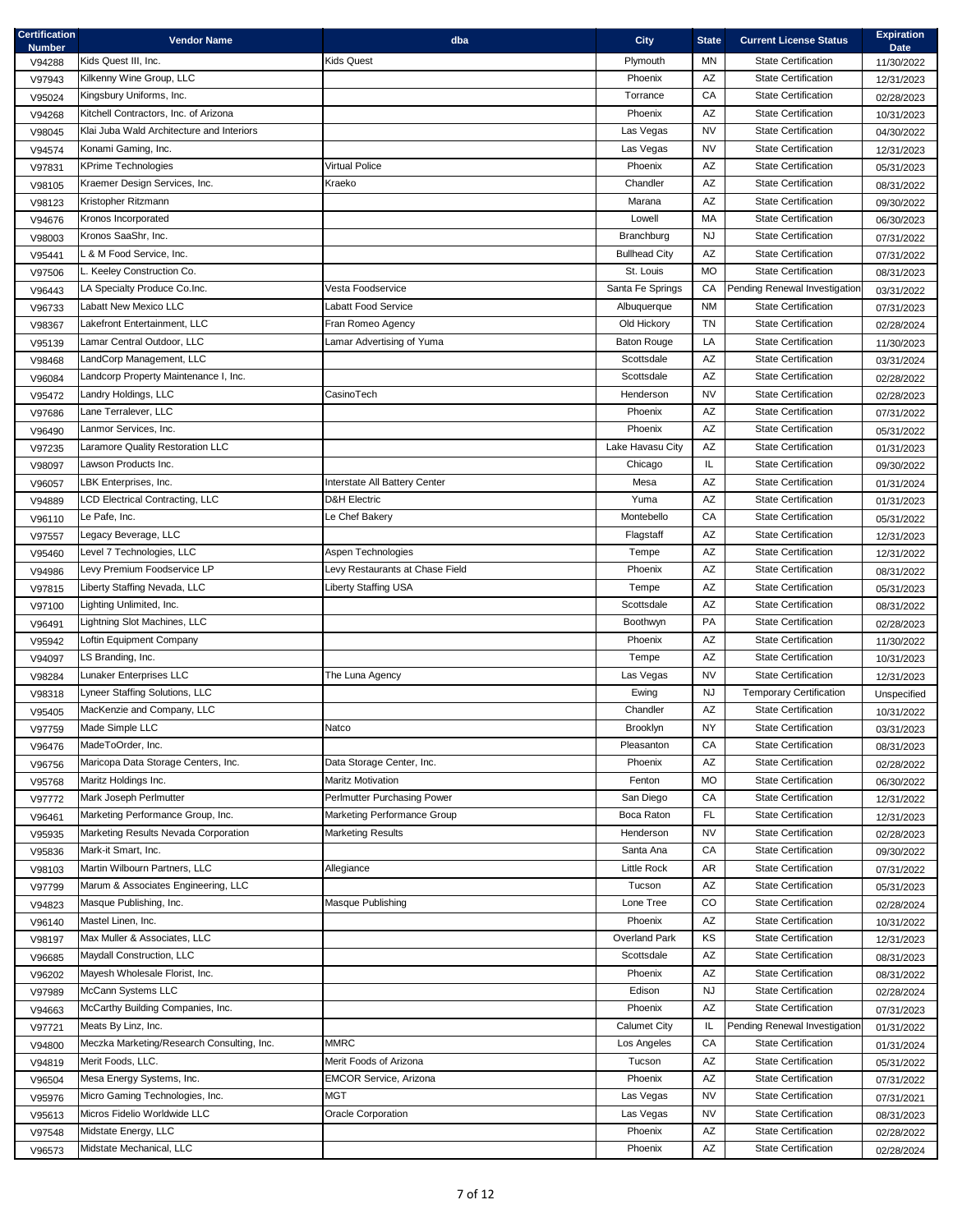| Certification<br><b>Number</b> | <b>Vendor Name</b>                        | dba                                                       | <b>City</b>          | <b>State</b>           | <b>Current License Status</b>  | <b>Expiration</b><br><b>Date</b> |
|--------------------------------|-------------------------------------------|-----------------------------------------------------------|----------------------|------------------------|--------------------------------|----------------------------------|
| V94161                         | Mike Moloney Entertainment LLC            |                                                           | Las Vegas            | <b>NV</b>              | <b>State Certification</b>     | 04/30/2023                       |
| V94119                         | Minkus Advertising Specialties LLC        |                                                           | Tucson               | AZ                     | <b>State Certification</b>     | 03/31/2023                       |
| V94841                         | Mission Linen Supply, Inc.                |                                                           | Santa Barbara        | CA                     | <b>State Certification</b>     | 06/30/2023                       |
| V97692                         | MJA Advertising Assoc. Inc.               |                                                           | <b>Beverly Hills</b> | CA                     | <b>State Certification</b>     | 08/31/2022                       |
| V94605                         | MM&A Productions, LLC                     |                                                           | Scottsdale           | $\mathsf{A}\mathsf{Z}$ | <b>State Certification</b>     | 08/31/2022                       |
| V96082                         | MobileMoney, Inc.                         | CasinoMoney                                               | San Clemente         | CA                     | <b>State Certification</b>     | 08/31/2023                       |
| V96957                         | Momentum Procurement Group, Inc.          |                                                           | <b>Happy Valley</b>  | <b>OR</b>              | <b>State Certification</b>     | 11/30/2022                       |
| V96714                         | Mount Hope Wholesale, Inc.                |                                                           | Cottonwood           | $\mathsf{A}\mathsf{Z}$ | <b>State Certification</b>     | 07/31/2023                       |
| V94558                         | Mountain View Corporation                 | Yuma Office Equipment                                     | Yuma                 | $\mathsf{A}\mathsf{Z}$ | <b>State Certification</b>     | 01/31/2023                       |
| V96563                         | MSS Technologies, Inc.                    |                                                           | Phoenix              | AZ                     | <b>State Certification</b>     | 06/30/2022                       |
| V98028                         | MW Morrissey Construction LLC             |                                                           | Tucson               | AZ                     | Pending Renewal Investigation  | 03/31/2022                       |
| V94816                         | Nackard Bottling Company                  | Pepsi Cola Bottling of Flagstaff                          | Flagstaff            | $\mathsf{A}\mathsf{Z}$ | <b>State Certification</b>     | 01/31/2024                       |
| V97950                         | Naked Ink Printing LLC                    |                                                           | Surprise             | $\mathsf{A}\mathsf{Z}$ | <b>Temporary Certification</b> | Unspecified                      |
| V98058                         | Nalco US 2 LLC                            |                                                           | Naperville           | IL.                    | <b>State Certification</b>     | 09/30/2022                       |
| V96787                         | National DCP, LLC                         |                                                           | Duluth               | GA                     | <b>State Certification</b>     | 11/30/2023                       |
| V98232                         | <b>NCH Corporation</b>                    | Certified Laboratories/Chemsearch/Chemsearch FE Divisions | Irving               | <b>TX</b>              | <b>State Certification</b>     | 12/31/2023                       |
| V96520                         | Nelson J Greer Painting Contractor, Inc.  |                                                           | Tucson               | AZ                     | <b>State Certification</b>     | 05/31/2022                       |
| V97861                         | Neste Event Marketing, LLC                | Neste Live!                                               | Brentwood            | <b>TN</b>              | <b>State Certification</b>     | 08/31/2021                       |
| V98119                         | New BI US Gaming, LLC                     | VizExplorer                                               | Las Vegas            | <b>NV</b>              | <b>State Certification</b>     | 12/31/2022                       |
| V97840                         | New Dash, LLC                             | <b>Cleaning Resource Center</b>                           | Phoenix              | AZ                     | <b>State Certification</b>     | 05/31/2023                       |
| V98111                         | New Image Building Services LLC           |                                                           | Tucson               | $\mathsf{A}\mathsf{Z}$ | <b>State Certification</b>     | 09/30/2022                       |
| V94625                         | Nick Farley & Associates, Inc.            | <b>Eclipse Compliance Testing</b>                         | Solon                | OH                     | <b>State Certification</b>     | 06/30/2022                       |
| V98026                         | Nidia Romero                              | JC & Sons Mobile Wash Service                             | Tucson               | AZ                     | <b>State Certification</b>     | 03/31/2024                       |
| V98256                         | No Tilt Poker Tables LLC                  |                                                           | Peoria               | AZ                     | <b>State Certification</b>     | 02/28/2024                       |
| V96529                         | NovaTime Inc                              |                                                           | Rancho Cucamonga     | ${\sf CA}$             | <b>State Certification</b>     | 07/31/2021                       |
| V98218                         | Novomatic AG                              |                                                           |                      |                        | <b>State Certification</b>     | 01/31/2024                       |
| V98210                         | Novomatic Americas Sales, LLC             |                                                           | Mt. Prospect         | IL.                    | <b>State Certification</b>     | 01/31/2024                       |
| V95333                         | NRT Technology Corp.                      |                                                           |                      |                        | <b>State Certification</b>     | 04/30/2023                       |
| V98297                         | NYX Digital Gaming (USA) LLC              |                                                           | Las Vegas            | <b>NV</b>              | <b>State Certification</b>     | 12/31/2023                       |
| V94330                         | Off Madison Ave, Inc.                     |                                                           | Phoenix              | AZ                     | <b>State Certification</b>     | 06/30/2022                       |
| V94651                         | Old Pueblo Septic and Drain Service, Inc. |                                                           | Tucson               | AZ                     | <b>State Certification</b>     | 10/31/2022                       |
| V97635                         | Omnigo Software International ULC         |                                                           |                      |                        | <b>State Certification</b>     | 10/31/2022                       |
| V94498                         | One Way General Contractors, LLC          |                                                           | Scottsdale           | AZ                     | <b>State Certification</b>     | 03/31/2023                       |
| V97000                         | O'Neil Printing Inc.                      |                                                           | Phoenix              | AZ                     | <b>State Certification</b>     | 08/31/2022                       |
| V96929                         | OneNeck IT Solutions, LLC                 |                                                           | Middleton            | WI                     | <b>State Certification</b>     | 01/31/2023                       |
| V98176                         | <b>OPTX Solutions, LLC</b>                |                                                           | Las Vegas            | <b>NV</b>              | <b>State Certification</b>     | 04/30/2023                       |
| V96574                         | Orion Security Solutions, LLC             |                                                           | Edmond               | OK                     | <b>State Certification</b>     | 08/31/2022                       |
| V97517                         | Ortega Company, LLC                       | Gabet Company                                             | Phoenix              | AZ                     | <b>State Certification</b>     | 08/31/2023                       |
| V98154                         | Outsource, LLC                            |                                                           | El Segundo           | CA                     | <b>State Certification</b>     | 01/31/2023                       |
| V97277                         | <b>Overlay Gaming Corporation</b>         | PokerAtlas                                                | Las Vegas            | <b>NV</b>              | <b>State Certification</b>     | 07/31/2022                       |
| V97404                         | Owens Harkey & Associates, LLC            | OH Partners                                               | Phoenix              | AZ                     | <b>State Certification</b>     | 12/31/2022                       |
| V96222                         | Oxendale & Associates, Inc.               | Oxendale Chrysler Dodge Jeep Ram                          | Cottonwood           | $\mathsf{A}\mathsf{Z}$ | <b>State Certification</b>     | 08/31/2022                       |
| V94773                         | Pacific Seafood of Arizona, LLC           |                                                           | Phoenix              | AZ                     | <b>State Certification</b>     | 04/30/2023                       |
| V96288                         | Palmisano Brothers Co. Inc.               | Peddlers Son Produce & Provisions                         | Phoenix              | AZ                     | <b>State Certification</b>     | 11/30/2022                       |
| V98168                         | Pando Telecom Co.                         |                                                           | <b>Crested Butte</b> | CO                     | <b>State Certification</b>     | 02/28/2023                       |
| V97137                         | Paramount Uniform, Co., Inc.              |                                                           | Township             | NJ                     | <b>State Certification</b>     | 01/31/2024                       |
| V97245                         | Partitions & Accessories Co.              |                                                           | Mesa                 | AZ                     | <b>State Certification</b>     | 05/31/2022                       |
| V95229                         | Passport Technology USA, Inc.             |                                                           | Glendale             | CA                     | <b>State Certification</b>     | 08/31/2022                       |
| V97720                         | Patir Inc                                 | Patir Casino Seating                                      | Las Vegas            | NV                     | <b>State Certification</b>     | 11/30/2022                       |
| V97801                         | Patriot Gaming & Electronics, Inc.        |                                                           | Griffith             | IN                     | <b>State Certification</b>     | 05/31/2023                       |
| V97012                         | Peaks Pro Group Limited                   | Peaks Audio Productions, Peaks Pro Event Services         | Flagstaff            | AZ                     | Pending Renewal Investigation  | 12/31/2021                       |
| V97063                         | Performance Food Group Inc.               | Performance Foodservice - Arizona                         | Phoenix              | AZ                     | <b>State Certification</b>     | 05/31/2023                       |
| V98331                         | Phoenix New Times, LLC                    |                                                           | Phoenix              | AZ                     | <b>State Certification</b>     | 02/28/2024                       |
| V95822                         | Phoenix Surveillance, LLC                 | Phoenix Security & Technology                             | Phoenix              | AZ                     | <b>State Certification</b>     | 07/31/2023                       |
| V98067                         | Pilkington Contracting Co., Inc.          | <b>Pilkington Construction Company</b>                    | Yuma                 | AZ                     | <b>State Certification</b>     | 04/30/2023                       |
| V95286                         | Pima Awards & Promotional Products, Inc.  |                                                           | Glendale             | AZ                     | <b>State Certification</b>     | 06/30/2022                       |
| V96620                         | Pimara Business Resources                 |                                                           | Tempe                | $\mathsf{A}\mathsf{Z}$ | <b>State Certification</b>     | 03/31/2023                       |
| V98152                         | Pinal Construction, LLC                   |                                                           | Casa Grande          | AZ                     | <b>State Certification</b>     | 12/31/2022                       |
| V94934                         | Pockaj D.O.O.                             | Alfastreet                                                |                      |                        | <b>State Certification</b>     | 08/31/2023                       |
| V98100                         | Point in Time Productions Inc.            | Point in Time Studios                                     | Tempe                | AZ                     | <b>State Certification</b>     | 07/31/2022                       |
| V97984                         | Portable Air II, LLC                      |                                                           | Gilbert              | AZ                     | <b>State Certification</b>     | 08/31/2022                       |
| V96334                         | <b>Power Promotions LLC</b>               |                                                           | Las Vegas            | <b>NV</b>              | <b>State Certification</b>     | 02/28/2023                       |
| V98014                         | Power Quality Professionals, LLC          |                                                           | Mesa                 | $\mathsf{A}\mathsf{Z}$ | <b>State Certification</b>     | 06/30/2022                       |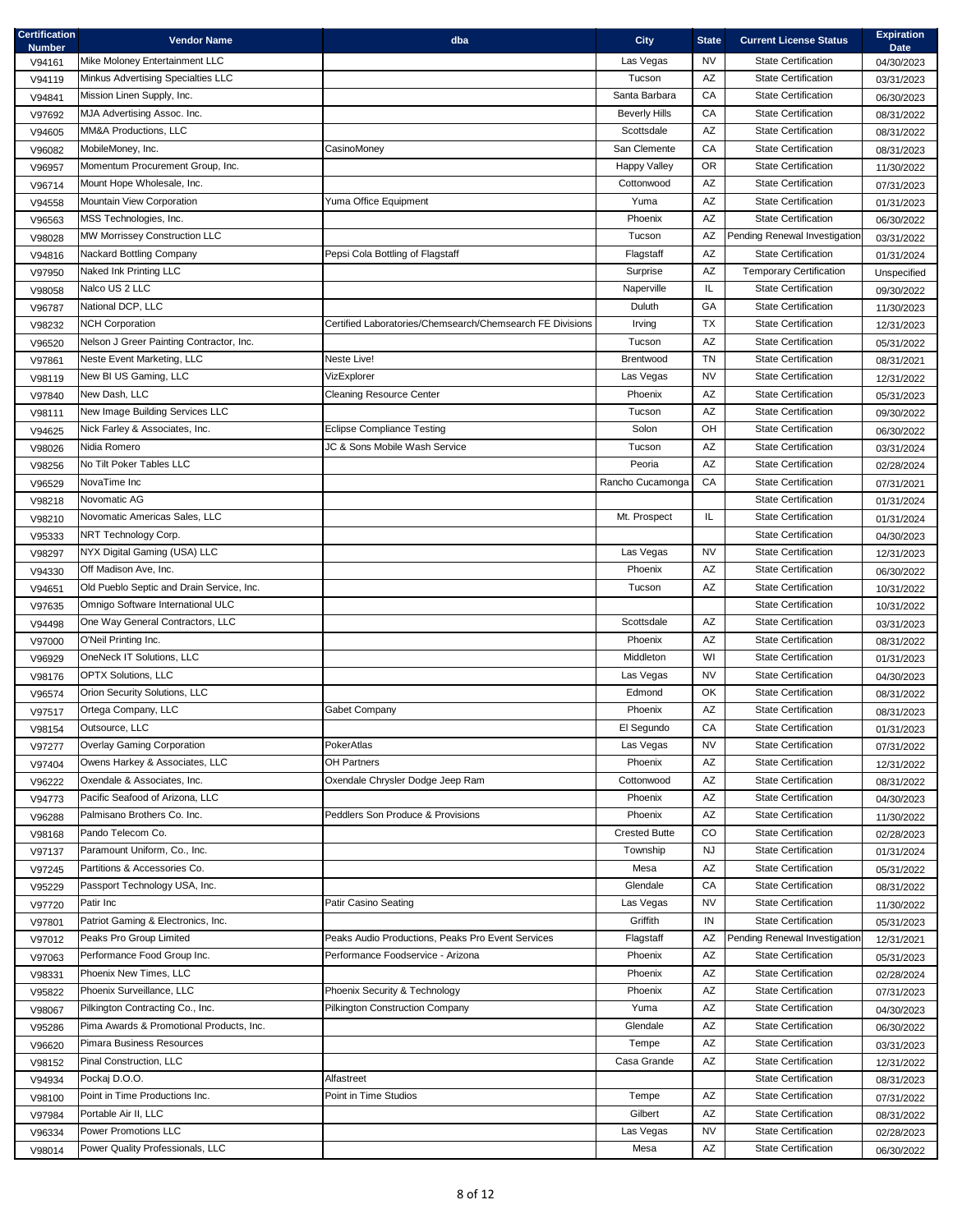| <b>Certification</b><br><b>Number</b> | <b>Vendor Name</b>                                                      | dba                                              | <b>City</b>            | <b>State</b>           | <b>Current License Status</b>                            | <b>Expiration</b><br><b>Date</b> |
|---------------------------------------|-------------------------------------------------------------------------|--------------------------------------------------|------------------------|------------------------|----------------------------------------------------------|----------------------------------|
| V97101                                | Power Strategies, LLC                                                   |                                                  | Las Vegas              | NV                     | <b>State Certification</b>                               | 05/31/2023                       |
| V97758                                | Premier Gaming Solutions, Inc.                                          |                                                  | Pasadena               | CA                     | <b>State Certification</b>                               | 12/31/2022                       |
| V94704                                | Presentation Products. Inc.                                             | Spinitar                                         | La Mirada              | CA                     | <b>State Certification</b>                               | 05/31/2023                       |
| V97643                                | Pride Group, LLC                                                        |                                                  | Chandler               | AZ                     | <b>State Certification</b>                               | 07/31/2022                       |
| V97952                                | Print Tech LLC                                                          | Print Tech Group                                 | Peoria                 | $\mathsf{A}\mathsf{Z}$ | <b>State Certification</b>                               | 02/28/2024                       |
| V97684                                | Prisma Graphic Corporation                                              |                                                  | Phoenix                | AZ                     | <b>State Certification</b>                               | 03/31/2023                       |
| V94221                                | Private Party Productions, Inc.                                         | Arena Group                                      | Scottsdale             | $\mathsf{A}\mathsf{Z}$ | <b>State Certification</b>                               | 06/30/2022                       |
| V97399                                | PRO EM Operations, LLC                                                  | <b>PROEM National Event Services</b>             | Phoenix                | $\mathsf{A}\mathsf{Z}$ | <b>State Certification</b>                               | 07/31/2023                       |
| V96639                                | ProChemTech International, Inc.                                         |                                                  | Brockway               | PA                     | <b>State Certification</b>                               | 02/28/2023                       |
| V95914                                | Progressive Services Inc.                                               | Progressive Roofing                              | Phoenix                | AZ                     | <b>State Certification</b>                               | 01/31/2023                       |
| V94627                                | Pro-Plants, Inc.                                                        | Professional Plants, Inc.                        | Phoenix                | $\mathsf{A}\mathsf{Z}$ | <b>State Certification</b>                               | 09/30/2022                       |
| V97526                                | Prospect Growth Partners, LLC                                           |                                                  | <b>Highlands Ranch</b> | CO                     | <b>State Certification</b>                               | 08/31/2023                       |
| V95522                                | <b>Prudential Overall Supply</b>                                        |                                                  | Phoenix                | AZ                     | <b>State Certification</b>                               | 08/31/2023                       |
| V97008                                | Pueblo Mechanical and Controls, LLC                                     |                                                  | Tucson                 | AZ                     | <b>State Certification</b>                               | 03/31/2022                       |
| V94148                                | QCM Technologies, Inc.                                                  |                                                  | Scottsdale             | $\mathsf{A}\mathsf{Z}$ | <b>State Certification</b>                               | 03/31/2023                       |
| V98056                                | Quality Air Solutions, LLC                                              |                                                  | Tucson                 | AZ                     | <b>State Certification</b>                               | 08/31/2022                       |
| V97140                                | Quality Deli Provisions, LLC                                            |                                                  | Tucson                 | AZ                     | <b>State Certification</b>                               | 10/31/2023                       |
| V97695                                | Quench Fine Wines, Ltd.                                                 |                                                  | Chandler               | AZ                     | <b>State Certification</b>                               | 10/31/2022                       |
| V97960                                | Qwick, Inc.                                                             |                                                  | Phoenix                | $\mathsf{A}\mathsf{Z}$ | <b>State Certification</b>                               | 03/31/2022                       |
| V97986                                | <b>Qwinstar Corporation</b>                                             | CashTech Currency Products                       | St. Paul               | MN                     | <b>State Certification</b>                               | 04/30/2022                       |
| V96642                                | R & G Vent Cleaning Services, Inc.                                      |                                                  | Gilbert                | AZ                     | <b>State Certification</b>                               | 08/31/2023                       |
| V97786                                | R and R Ink, LLC                                                        | International Minute Press Chandler              | Chandler               | AZ                     | <b>State Certification</b>                               | 12/31/2023                       |
| V95938                                | R Entertainment Company, LLC                                            |                                                  | Scottsdale             | $\mathsf{A}\mathsf{Z}$ | <b>State Certification</b>                               | 04/30/2023                       |
| V94767                                | R. W. Smith & Co.                                                       | <b>TriMark RW Smith</b>                          | San Diego              | CA                     | <b>State Certification</b>                               | 03/31/2022                       |
| V98156                                | R.P. Edgington Enterprises, Inc.                                        | Floorco                                          | Gilbert                | AZ                     | <b>State Certification</b>                               | 12/31/2022                       |
| V97987                                | R2Architects, LLC                                                       |                                                  | Voorhees               | <b>NJ</b>              | <b>State Certification</b>                               | 04/30/2022                       |
| V97116                                | Rain Marketing, Inc.                                                    |                                                  | Southfield             | MI                     | <b>State Certification</b>                               | 06/30/2023                       |
| V98189                                | Rainforest Works, Inc.                                                  | Rainforest Plumbing & Air                        | Mesa                   | AZ                     | <b>State Certification</b>                               | 05/31/2023                       |
| V94661                                | Raving Consulting Company                                               |                                                  | Reno                   | <b>NV</b>              | <b>State Certification</b>                               | 04/30/2022                       |
| V97981                                | Real Time Network, Inc.                                                 |                                                  |                        |                        | <b>State Certification</b>                               | 02/28/2023                       |
| V98169                                | Red 5 Creative LLC                                                      |                                                  | Gilbert                | AZ                     | State Certification                                      | 03/31/2023                       |
| V97911                                | Red e App Inc.                                                          | Redeapp                                          | Louisville             | KY                     | <b>State Certification</b>                               | 09/30/2022                       |
| V96447                                | RedRock Software, LLC                                                   |                                                  | Las Vegas              | <b>NV</b>              | <b>State Certification</b>                               | 11/30/2023                       |
| V94402                                | <b>Reldom Corporation</b>                                               |                                                  | Signal Hill            | CA                     | Pending Renewal Investigation                            | 01/31/2022                       |
| V95754                                | Reliable Business Concerns, Inc.                                        | Reliable Security Sound and Data                 | Everett                | <b>WA</b>              | <b>State Certification</b>                               | 02/28/2023                       |
| V97521                                | ReSource Arizona, LLC                                                   | InteriorWorx Commercial Flooring                 | Tempe                  | AZ                     | <b>State Certification</b>                               | 10/31/2023                       |
| V97217                                | Restaurant Technologies Inc.                                            |                                                  | Mendota Heights        | <b>MN</b>              | <b>State Certification</b>                               | 12/31/2022                       |
| V97120                                | Reva's Floor Decor, Inc.                                                |                                                  | Prescott               | AZ                     | <b>State Certification</b>                               | 01/31/2023                       |
| V97882                                | RH20 Engineering, Inc                                                   |                                                  | Scottsdale             | AZ                     | <b>State Certification</b>                               | 11/30/2023                       |
| V97968                                | Rhino Arizona II, LLC                                                   |                                                  | Tempe                  | AZ                     | <b>State Certification</b>                               | 11/30/2023                       |
| V96873                                | Rider Levett Bucknall Ltd.                                              |                                                  | Phoenix                | AZ                     | State Certification                                      | 02/28/2024                       |
| V97561                                | Ridgeline Builders, LLC                                                 |                                                  | Prescott               | AZ                     | <b>State Certification</b>                               | 11/30/2022                       |
| V96150                                | Ringside Promotions, LLC                                                | <b>RUF MMA</b>                                   | <b>Nogales</b>         | AZ                     | <b>State Certification</b>                               | 07/31/2022                       |
| V94272                                | Ringside Ticket, Inc.                                                   |                                                  | Santa Rosa             | CA                     | <b>State Certification</b>                               | 12/31/2022                       |
| V98016                                | Rio Grande Floor Covering, LLC                                          |                                                  | Scottsdale             | AZ                     | Pending Renewal Investigation                            | 02/28/2022                       |
| V98128                                | <b>Ripcord Entertainment</b>                                            | Ghost Note, LLC                                  | Gilbert                | AZ                     | <b>State Certification</b>                               | 10/31/2022                       |
| V94989                                | River Valley Air Conditioning, Inc.                                     |                                                  | Ft. Mohave             | AZ<br>PA               | <b>State Certification</b>                               | 06/30/2023                       |
| V98188                                | RKL eSolutions, LLC                                                     |                                                  | Lancaster              |                        | <b>State Certification</b>                               | 02/28/2024                       |
| V96783                                | RKS Plumbing & Mechanical, Inc.                                         |                                                  | Glendale               | AZ                     | <b>State Certification</b>                               | 05/31/2022                       |
| V95396                                | RMVK Construction, LLC                                                  |                                                  | Whiteriver             | AZ                     | <b>State Certification</b>                               | 06/30/2022                       |
| V95057                                | Roadrunner Lock & Key, Inc.                                             | Roadrunner Lock & Safe                           | Tucson                 | AZ                     | <b>State Certification</b><br><b>State Certification</b> | 05/31/2023                       |
| V97834                                | Rock Gap Engineering, LLC                                               |                                                  | Albuquerque            | MN                     |                                                          | 08/31/2023                       |
| V95677                                | Rock Roofing, LLC                                                       |                                                  | Sahuarita              | AZ                     | <b>State Certification</b>                               | 06/30/2022                       |
| V96023                                | Rockwest Technology Group, Inc.<br>Rodi Platcow Malin Advertising, Inc. | Multicard<br>RPM Advertising, Inc.               | Phoenix<br>Chicago     | AZ                     | <b>State Certification</b><br><b>State Certification</b> | 06/30/2023                       |
| V96477                                |                                                                         |                                                  |                        | IL.<br>AZ              | <b>State Certification</b>                               | 12/31/2023                       |
| V95618                                | Romer Beverage Company<br>Romer Beverage of Yuma LLC                    |                                                  | Kingman<br>Yuma        | AZ                     | <b>State Certification</b>                               | 10/31/2023                       |
| V96597                                | Ronnoco Holdings, Inc.                                                  | Ronnoco Coffee LLC                               | St. Louis              | <b>MO</b>              | Pending Renewal Investigation                            | 08/31/2022                       |
| V97783                                |                                                                         |                                                  |                        |                        | <b>State Certification</b>                               | 08/31/2021                       |
| V97189                                | Royal Buying Group, Inc.<br>RSP Architects, Ltd                         | Royal Performance Group<br><b>RSP Architects</b> | Lisle                  | IL.<br>AZ              | State Certification                                      | 10/31/2022                       |
| V96086                                | <b>Rutland Corporation</b>                                              |                                                  | Tempe<br>Olathe        | KS                     | <b>State Certification</b>                               | 06/30/2022                       |
| V96203                                | RV World Recreation Vehicle Center, LLC                                 |                                                  | Yuma                   | AZ                     | <b>State Certification</b>                               | 11/30/2022                       |
| V98255                                | S.S. Kemp & Co., LLC                                                    | TriMark SS Kemp                                  | Cleveland              | OH                     | <b>State Certification</b>                               | 10/31/2023                       |
| V97006                                |                                                                         |                                                  |                        |                        |                                                          | 11/30/2022                       |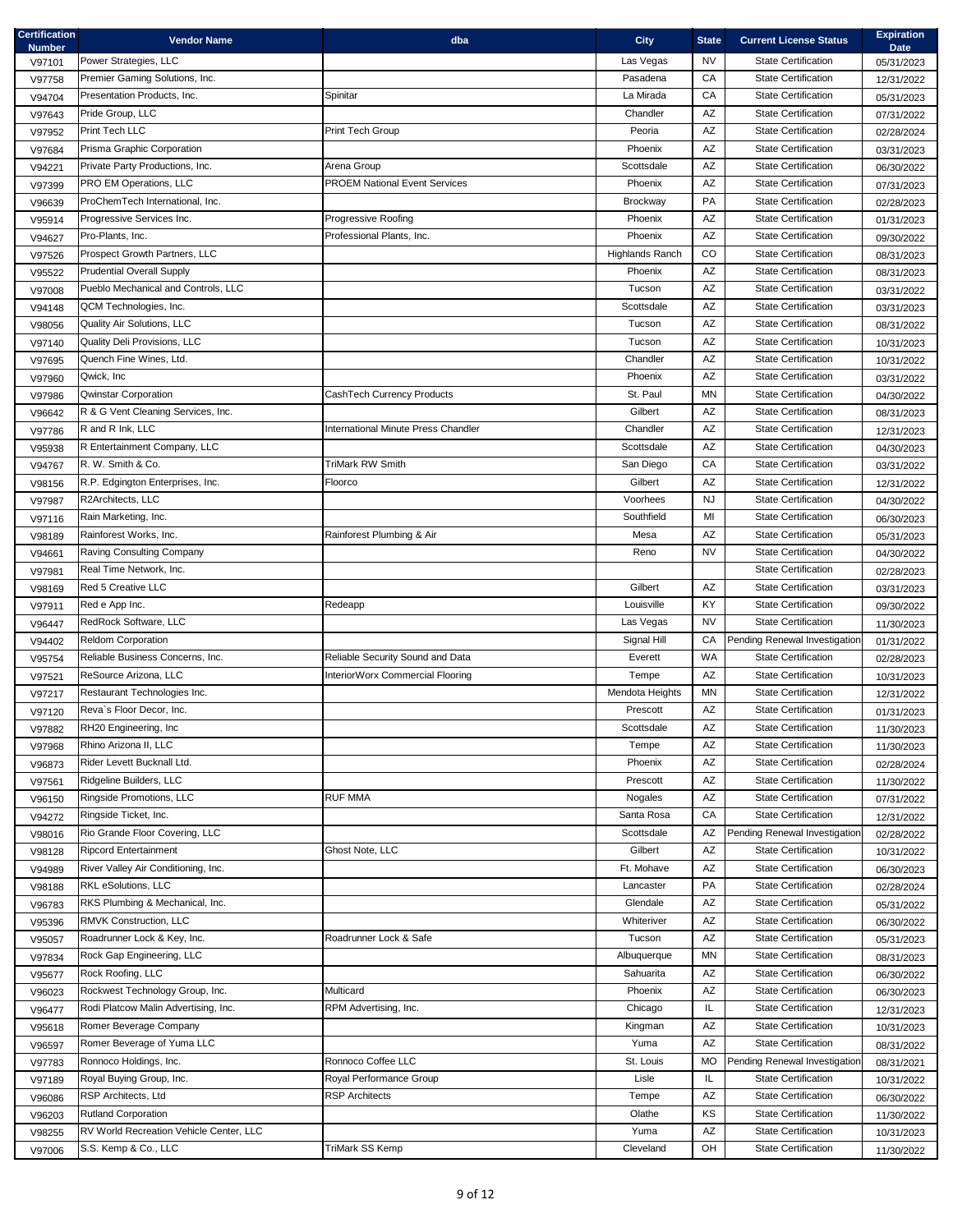| <b>Certification</b><br><b>Number</b> | <b>Vendor Name</b>                               | dba                                         | <b>City</b>         | <b>State</b>           | <b>Current License Status</b>  | <b>Expiration</b><br><b>Date</b> |
|---------------------------------------|--------------------------------------------------|---------------------------------------------|---------------------|------------------------|--------------------------------|----------------------------------|
| V94865                                | Sabino Electric, Inc.                            |                                             | Tucson              | AZ                     | <b>State Certification</b>     | 05/31/2022                       |
| V98265                                | Saguaro Summit, LLC                              | Christmas Light Decorators                  | Mesa                | AZ                     | <b>State Certification</b>     | 10/31/2023                       |
| V94586                                | Sales Force Won! Ltd                             | <b>Strictly From Scratch</b>                | Phoenix             | $\mathsf{A}\mathsf{Z}$ | <b>State Certification</b>     | 07/31/2022                       |
| V97205                                | Salt River Extraction, LLC                       | <b>SRE Transportation</b>                   | Phoenix             | $\mathsf{A}\mathsf{Z}$ | <b>State Certification</b>     | 08/31/2022                       |
| V94225                                | Samuels Distributing Inc                         |                                             | Chandler            | AZ                     | <b>State Certification</b>     | 07/31/2022                       |
| V96782                                | Sandoval Creative, Inc.                          |                                             | Tucson              | AZ                     | <b>State Certification</b>     | 08/31/2023                       |
| V96375                                | Santa Monica Seafood Company                     |                                             | Rancho Dominguez    | CA                     | <b>State Certification</b>     | 05/31/2023                       |
| V95080                                | <b>SCA Entertainment, LP</b>                     | <b>SCA Gaming</b>                           | Dallas              | TX                     | <b>State Certification</b>     | 04/30/2023                       |
| V96718                                | Scott Dean Agency                                |                                             | Reno                | <b>NV</b>              | <b>State Certification</b>     | 07/31/2023                       |
| V97963                                | Sega Sammy Creation USA, Inc.                    |                                             | Las Vegas           | <b>NV</b>              | <b>State Certification</b>     | 03/31/2024                       |
| V95530                                | Selak Entertainment, Inc.                        |                                             | Pasadena            | CA                     | <b>State Certification</b>     | 11/30/2023                       |
| V95369                                | Sentinel Technologies, Inc.                      |                                             | Tempe               | AZ                     | <b>State Certification</b>     | 10/31/2022                       |
| V94145                                | SG Gaming, Inc.                                  | <b>Scientific Games</b>                     | Las Vegas           | <b>NV</b>              | <b>State Certification</b>     | 04/30/2024                       |
| V94104                                | Shamrock Foods Company                           |                                             | Phoenix             | AZ                     | <b>State Certification</b>     | 04/30/2023                       |
| V96556                                | Sharp Electronics Corporation                    | <b>Sharp Business Systems</b>               | Tempe               | AZ                     | <b>State Certification</b>     | 08/31/2022                       |
| V96547                                | Shaw Contract Flooring Services, Inc.            | <b>Spectra Contract Flooring</b>            | Tempe               | $\mathsf{A}\mathsf{Z}$ | <b>State Certification</b>     | 06/30/2022                       |
| V95439                                | SHC Holdings, LLC                                | Specialty House of Creation                 | Cottonwood Falls    | KS                     | <b>State Certification</b>     | 12/31/2023                       |
| V97658                                | Shema Dougall Design Associates, Inc.            |                                             | Pasadena            | CA                     | <b>State Certification</b>     | 07/31/2022                       |
| V98110                                | Shoreline Distributing Co., Inc.                 |                                             | Carlsbad            | CA                     | <b>State Certification</b>     | 09/30/2022                       |
| V97308                                | ShowNation, LLC                                  | ShowNation                                  | Tulsa               | OK                     | <b>State Certification</b>     | 02/28/2024                       |
| V97469                                | Showtime Trivia LLC                              |                                             | Chandler            | AZ                     | Pending Renewal Investigation  | 07/31/2021                       |
| V94896                                | Shye West, Inc.                                  | Imagine This                                | Irvine              | CA                     | <b>State Certification</b>     | 09/30/2022                       |
| V98073                                | SIA Botanics, LLC                                |                                             | Tucson              | AZ                     | <b>State Certification</b>     | 08/31/2022                       |
| V94616                                | Sicon, LLC                                       |                                             | Scottsdale          | AZ                     | <b>State Certification</b>     | 05/31/2023                       |
| V96177                                | Sightline Payments, LLC                          | <b>Sightline Payments</b>                   | Las Vegas           | <b>NV</b>              | <b>State Certification</b>     | 01/31/2024                       |
| V96638                                | Signature Entertainment & Promotions, Inc.       |                                             | Camarillo           | CA                     | <b>State Certification</b>     | 01/31/2023                       |
| V95386                                | Signmasters of Yuma, L.L.C.                      | Signmasters, L.L.C.                         | Yuma                | AZ                     | <b>State Certification</b>     | 01/31/2023                       |
| V97045                                | Simmons Group Nevada, LLC                        | Simmons Group, LLC                          | Las Vegas           | <b>NV</b>              | <b>State Certification</b>     | 02/28/2023                       |
| V97028                                | SiteWorks Landscape Maintenance, Inc.            | <b>SiteWorks</b>                            | Chandler            | AZ                     | State Certification            | 06/30/2022                       |
| V98122                                | Skaggs Companies, Inc.                           | Skaggs Public Safety Uniforms and Equipment | Mesa                | AZ                     | <b>State Certification</b>     | 09/30/2022                       |
| V97361                                | Sletten Construction Co.                         |                                             | Phoenix             | AZ                     | <b>State Certification</b>     | 01/31/2023                       |
| V95862                                | Slovenian Institute of Quality and Metrology     | SIQ                                         |                     |                        | <b>State Certification</b>     | 12/31/2022                       |
| V97765                                | <b>SMAX Entertainment LLC</b>                    |                                             | Las Vegas           | <b>NV</b>              | <b>State Certification</b>     | 03/31/2023                       |
| V94135                                | SMP Communications Corporation                   |                                             | Scottsdale          | AZ                     | <b>State Certification</b>     | 03/31/2023                       |
| V97390                                | SO, LLC                                          | Eagle Promotions                            | Las Vegas           | <b>NV</b>              | State Certification            | 01/31/2023                       |
| V95585                                | Sobel Westex, Inc.                               |                                             | Las Vegas           | <b>NV</b>              | <b>State Certification</b>     | 10/31/2022                       |
| V97020                                | Sol Executives, LLC                              |                                             | <b>Green Valley</b> | AZ                     | <b>State Certification</b>     | 05/31/2023                       |
| V97431                                | Solutions II, Inc.                               |                                             | Littleton           | CO                     | <b>State Certification</b>     | 04/30/2023                       |
| V97345                                | SONIFI Solutions, Inc.                           |                                             | Sioux Falls         | <b>SD</b>              | <b>State Certification</b>     | 12/31/2022                       |
| V97935                                | Sonoran Pueblo Contracting, LLC                  |                                             | Tucson              | AZ                     | <b>State Certification</b>     | 02/28/2024                       |
| V94787                                | Sound Lighting FX, Inc.                          |                                             | Mesa                | $\mathsf{A}\mathsf{Z}$ | <b>State Certification</b>     | 02/28/2024                       |
| V98342                                | Southeastern Bottling Company of Arizona, Inc.   | Pepsi-Cola Bottling Company of Safford      | Safford             | AZ                     | <b>Temporary Certification</b> | Unspecified                      |
| V94619                                | Southern Glazer's Wine & Spirits of Arizona, LLC | Southern Glazer's of AZ                     | Phoenix             | AZ                     | <b>State Certification</b>     | 09/30/2023                       |
| V96941                                | Southwest Entrances, Inc.                        |                                             | El Cajon            | CA                     | <b>State Certification</b>     | 06/30/2022                       |
| V96238                                | Southwest Fireworks, LLC                         |                                             | Scottsdale          | AZ                     | <b>State Certification</b>     | 08/31/2022                       |
| V97789                                | Specialized Office Systems, Inc.                 |                                             | Phoenix             | AZ                     | <b>State Certification</b>     | 07/31/2021                       |
| V94575                                | Spectrum Printing Company, L.L.C.                |                                             | Tucson              | AZ                     | Pending Renewal Investigation  | 04/30/2022                       |
| V98118                                | Spencer Auto Repair LLC                          |                                             | Mesa                | AZ                     | <b>State Certification</b>     | 08/31/2022                       |
| V98277                                | Sports Information Services Limited              | Kambi                                       |                     |                        | <b>State Certification</b>     | 09/30/2023                       |
| V97231                                | Stache Inc.                                      | The M&M Group                               | Huntington Beach    | CA                     | State Certification            | 10/31/2022                       |
| V95729                                | Stage Right Entertainment, Inc.                  |                                             | Scottsdale          | AZ                     | <b>State Certification</b>     | 07/31/2023                       |
| V96871                                | <b>STAR EV Corporation</b>                       | Star EV                                     | Simpsonville        | SC                     | <b>State Certification</b>     | 03/31/2022                       |
| V98350                                | Starpower Home Entertainment Systems, Inc.       |                                             | Dallas              | <b>TX</b>              | <b>State Certification</b>     | 02/28/2024                       |
| V97573                                | State Forty Eight, LLC                           |                                             | Chandler            | AZ                     | <b>State Certification</b>     | 04/30/2022                       |
| V94499                                | Steelite International U.S.A., Inc.              |                                             | New Castle          | PA                     | <b>State Certification</b>     | 03/31/2023                       |
| V94680                                | Stern Produce Company, Inc.                      |                                             | Phoenix             | AZ                     | State Certification            | 11/30/2023                       |
| V94793                                | Strategic Market Solutions, Inc.                 | Commit Agency                               | Chandler            | AZ                     | <b>State Certification</b>     | 03/31/2023                       |
| V95852                                | Stratton Restoration, LLC                        | <b>Stratton Builders</b>                    | Mesa                | AZ                     | <b>State Certification</b>     | 02/28/2023                       |
| V98099                                | Summit Architects, Inc.                          | Summit Project Management                   | <b>Culver City</b>  | CA                     | <b>State Certification</b>     | 08/31/2022                       |
| V96271                                | Summit Partners, LLC                             |                                             | Las Vegas           | <b>NV</b>              | <b>State Certification</b>     | 11/30/2023                       |
| V96152                                | Sun Mechanical Contracting, Inc.                 |                                             | Tucson              | AZ                     | <b>State Certification</b>     | 02/28/2024                       |
| V94339                                | Sundt Construction, Inc.                         |                                             | Tempe               | $\mathsf{AZ}$          | <b>State Certification</b>     | 04/30/2023                       |
| V94641                                | Sunland Asphalt & Construction, LLC              | <b>Sunland Asphalt</b>                      | Phoenix             | $\mathsf{A}\mathsf{Z}$ | <b>State Certification</b>     | 03/31/2023                       |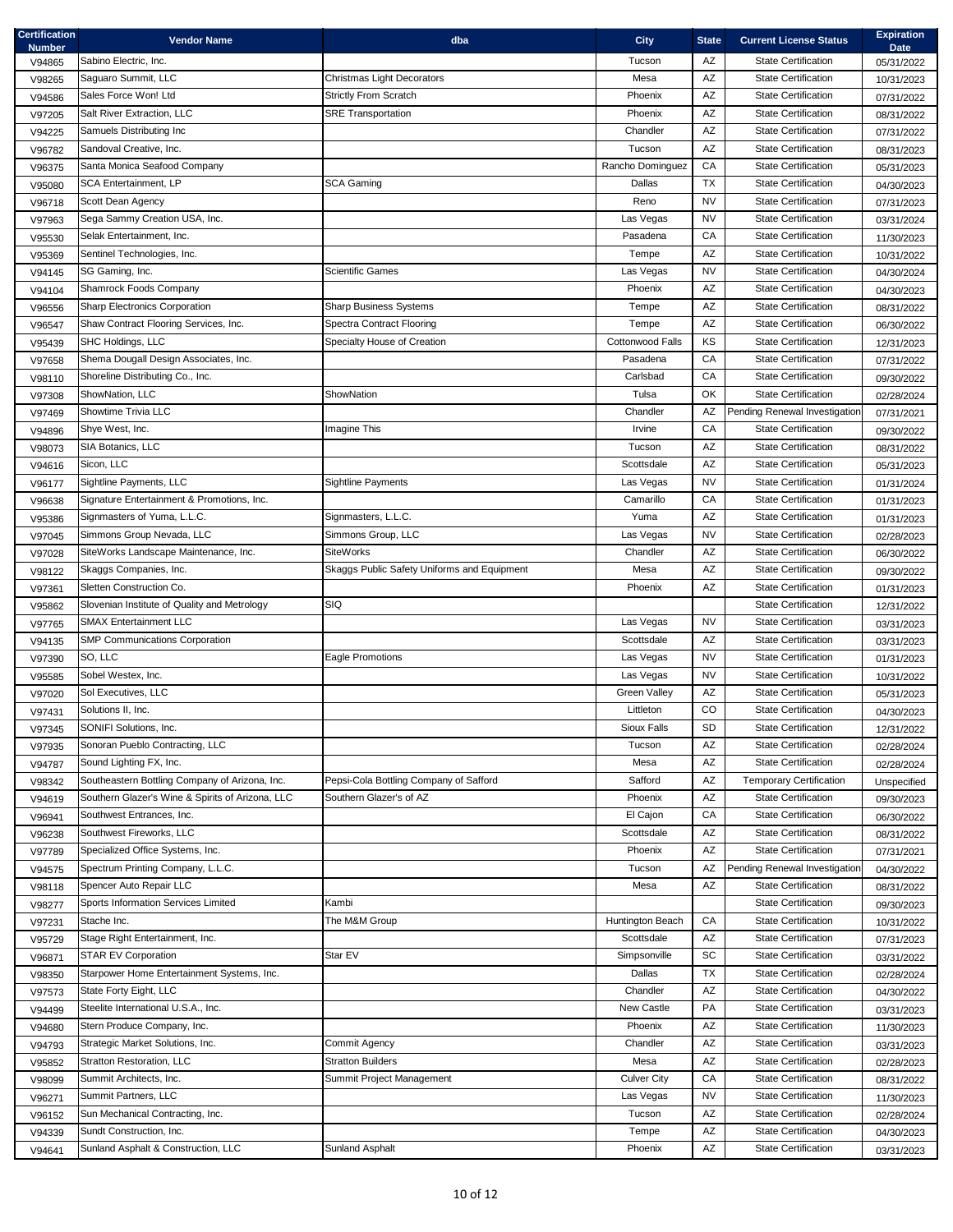| <b>Certification</b><br><b>Number</b> | <b>Vendor Name</b>                                                                    | dba                                      | <b>City</b>       | <b>State</b>           | <b>Current License Status</b>                     | <b>Expiration</b><br><b>Date</b> |
|---------------------------------------|---------------------------------------------------------------------------------------|------------------------------------------|-------------------|------------------------|---------------------------------------------------|----------------------------------|
| V94526                                | Sunset Trading Company, LLC                                                           | <b>STC Incentives &amp; Promotions</b>   | Duncan            | SC                     | <b>State Certification</b>                        | 05/31/2022                       |
| V97335                                | Sunstate Installations, Inc.                                                          |                                          | Phoenix           | AZ                     | <b>State Certification</b>                        | 08/31/2022                       |
| V97252                                | Sunstate Mechanical Services, L.L.C.                                                  |                                          | Scottsdale        | AZ                     | Pending Renewal Investigation                     | 02/28/2022                       |
| V97473                                | Super Color Digital, LLC                                                              |                                          | Las Vegas         | <b>NV</b>              | Pending Renewal Investigation                     | 03/31/2022                       |
| V97680                                | Super Embroidery, LLC                                                                 |                                          | Phoenix           | AZ                     | <b>State Certification</b>                        | 05/31/2022                       |
| V95705                                | Surveillance Systems Integration, Inc.                                                | SSI / Surveillance Systems Incorporated  | Rocklin           | CA                     | <b>State Certification</b>                        | 05/31/2023                       |
| V94374                                | SUZOHAPP Gaming Solutions, LLC                                                        |                                          | Las Vegas         | <b>NV</b>              | <b>State Certification</b>                        | 08/31/2022                       |
| V94246                                | Swire Pacific Holdings, Inc.                                                          | Swire Coca-Cola, USA                     | Tempe             | AZ                     | <b>State Certification</b>                        | 02/28/2023                       |
| V96026                                | SYSCO Guest Supply, LLC                                                               | <b>Guest Supply</b>                      | Somerset          | <b>NJ</b>              | <b>State Certification</b>                        | 08/31/2023                       |
| V94111                                | Sysco USA, Inc.                                                                       | Sysco Arizona                            | Tolleson          | $\mathsf{A}\mathsf{Z}$ | <b>State Certification</b>                        | 11/30/2022                       |
| V98191                                | T4S Partners, Inc.                                                                    |                                          | Greenwood Village | CO                     | <b>State Certification</b>                        | 03/31/2024                       |
| V96216                                | <b>TAB Office Resources, LLC</b>                                                      | TAB Office Resources                     | Phoenix           | $\mathsf{A}\mathsf{Z}$ | <b>State Certification</b>                        | 04/30/2023                       |
| V97377                                | <b>TAD Management LLC</b>                                                             | <b>TAD Management</b>                    | Phoenix           | $\mathsf{A}\mathsf{Z}$ | State Certification                               | 04/30/2023                       |
| V98352                                | Tangam Gaming Inc.                                                                    |                                          |                   |                        | <b>State Certification</b>                        | 02/28/2024                       |
| V96866                                | Taylor Freezer Sales of Arizona, Inc.                                                 | STIG Holding, Inc.                       | Phoenix           | AZ                     | <b>State Certification</b>                        | 09/30/2023                       |
| V97014                                | TB Consulting, LLC                                                                    |                                          | Scottsdale        | AZ                     | <b>State Certification</b>                        | 01/31/2023                       |
| V97990                                | TCS John Huxley America, Inc.                                                         |                                          | Las Vegas         | <b>NV</b>              | <b>State Certification</b>                        | 07/31/2022                       |
| V97671                                | <b>TDK Comfort Systems</b>                                                            |                                          | Chino Valley      | AZ                     | <b>State Certification</b>                        | 06/30/2022                       |
| V98500                                | Team PB, LLC                                                                          | Allegra MPM Tucson                       | Tucson            | AZ                     | <b>Temporary Certification</b>                    | Unspecified                      |
| V96480                                | Technical Security Integration, Inc.                                                  |                                          | Oxnard            | CA                     | <b>State Certification</b>                        | 09/30/2023                       |
| V97464                                | Technology Integrators, LLC                                                           |                                          | Tempe             | AZ                     | <b>State Certification</b>                        | 10/31/2023                       |
| V94746                                | Technology Providers, Inc.                                                            | <b>TPI</b>                               | Gilbert           | AZ                     | <b>State Certification</b>                        | 01/31/2024                       |
|                                       | TeleCheck Services, LLC                                                               |                                          | Marietta          | GA                     | <b>State Certification</b>                        |                                  |
| V94342                                | Teuteberg Incorporated                                                                |                                          | Wauwatosa         | WI                     | State Certification                               | 08/31/2023                       |
| V97932                                |                                                                                       |                                          | El Segundo        |                        | <b>State Certification</b>                        | 10/31/2023                       |
| V97474                                | TFA Capital Partners, Inc.                                                            | <b>TFA Capital Partners</b>              |                   | CA                     |                                                   | 06/30/2023                       |
| V95971                                | TGT Enterprises, Inc.                                                                 | Anderson                                 | Poway<br>Bluemont | CA<br>VA               | State Certification<br><b>State Certification</b> | 07/31/2023                       |
| V97715                                | The Business & Technology Resource Group Inc.<br>The Chefs' Warehouse West Coast, LLC |                                          |                   |                        |                                                   | 01/31/2023                       |
| V97420                                |                                                                                       |                                          | City of Industry  | ${\sf CA}$             | <b>State Certification</b>                        | 10/31/2022                       |
| V94950                                | The Event Group, LLC                                                                  |                                          | Denver            | CO                     | <b>State Certification</b>                        | 06/30/2022                       |
| V97021                                | The Foundation, LLC                                                                   |                                          | Las Vegas         | <b>NV</b>              | <b>State Certification</b>                        | 12/31/2022                       |
| V97065                                | The Hammer Company LLC of NV                                                          |                                          | Las Vegas         | <b>NV</b>              | <b>State Certification</b>                        | 05/31/2023                       |
| V97736                                | The Horner Group, LLC                                                                 |                                          | Surprise          | AZ                     | <b>State Certification</b>                        | 11/30/2022                       |
| V97380                                | The I.D.E.A. Brand                                                                    | .d.e.a.                                  | San Diego         | CA                     | State Certification                               | 12/31/2020                       |
| V98048                                | The Karsten Corporation                                                               | Karsten Ace Hardware                     | Cave Creek        | AZ                     | State Certification                               | 06/30/2022                       |
| V96313                                | The Kirandt Group, LLC                                                                |                                          | Joliet            | IL.                    | State Certification                               | 11/30/2022                       |
| V96159                                | The PENTA Building Group, LLC                                                         | The PENTA Building Group of Arizona, LLC | Las Vegas         | <b>NV</b>              | <b>State Certification</b>                        | 06/30/2022                       |
| V98086                                | The Peter Ferrandino Group, Inc.                                                      |                                          | Farmingdale       | NY                     | State Certification                               | 07/31/2022                       |
| V95254                                | The Printer, Inc.                                                                     | <b>TPI</b>                               | Des Moines        | IA                     | <b>State Certification</b>                        | 03/31/2024                       |
| V94177                                | The RIESTER Corporation                                                               | <b>RIESTER</b>                           | Phoenix           | AZ                     | <b>State Certification</b>                        | 12/31/2023                       |
| V95069                                | The Strategic Issues Management Group, Inc.                                           |                                          | Tucson            | AZ                     | <b>State Certification</b>                        | 10/31/2023                       |
| V94698                                | The United States Playing Card Company                                                | The United States Playing Card Company   | Erlanger          | KY                     | Pending Renewal Investigation                     | 10/31/2021                       |
| V95456                                | The Wasserstrom Company                                                               | Wasserstrom                              | Columbus          | OH                     | <b>State Certification</b>                        | 04/30/2023                       |
| V97912                                | Thomas Gallaway Corporation                                                           | Technologent                             | Irvine            | CA                     | State Certification                               | 10/31/2023                       |
| V94761                                | Thornhill Construction, LLC                                                           |                                          | Tucson            | AZ                     | <b>State Certification</b>                        | 01/31/2024                       |
| V98040                                | Thrive Marketing Science, LLC                                                         |                                          | Newport Beach     | CA                     | State Certification                               | 03/31/2024                       |
| V96838                                | Tierra Verde Investments, LLC                                                         | <b>Tierra Verde Builders</b>             | Camp Verde        | AZ                     | <b>State Certification</b>                        | 01/31/2024                       |
| V95711                                | Times Business Solutions, LLC                                                         |                                          | Tucson            | $\mathsf{A}\mathsf{Z}$ | <b>State Certification</b>                        | 01/31/2024                       |
| V94639                                | Titan Power, Inc.                                                                     |                                          | Chandler          | AZ                     | State Certification                               | 08/31/2022                       |
| V97904                                | Titan Restoration of Arizona LLC                                                      |                                          | Mesa              | AZ                     | <b>State Certification</b>                        | 06/30/2023                       |
| V97640                                | TokenWorks, Inc.                                                                      |                                          | Bronxville        | NY                     | <b>State Certification</b>                        | 05/31/2022                       |
| V96588                                | Tony deLeon & Associates, Inc.                                                        | <b>Playersoft Technologies</b>           | Escondido         | ${\sf CA}$             | Follow-Up Pending                                 | 07/31/2021                       |
| V94410                                | Top Banana Promotions, LLC                                                            |                                          | Scottsdale        | AZ                     | <b>State Certification</b>                        | 03/31/2023                       |